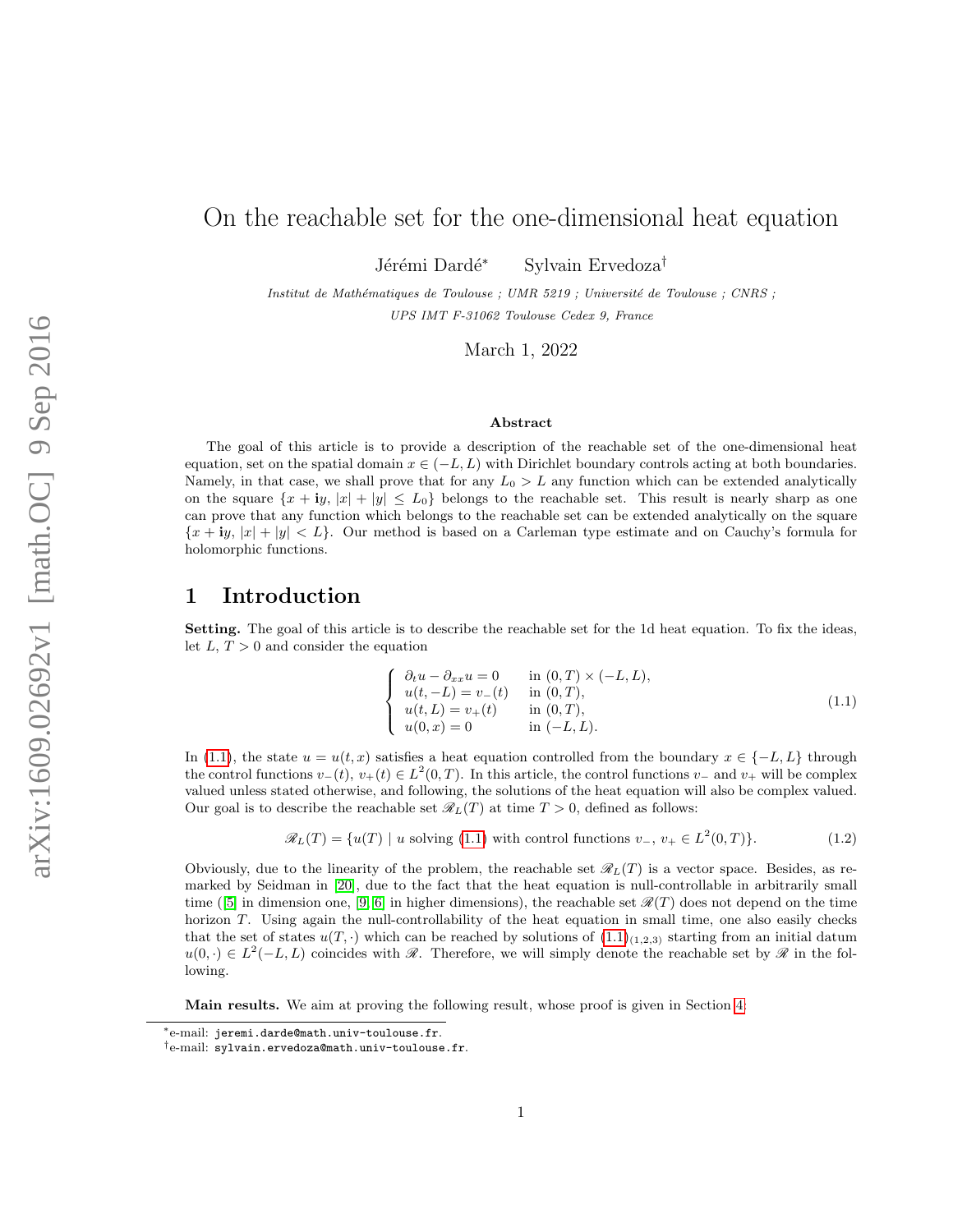<span id="page-1-0"></span>**Theorem 1.1.** For  $L_0 > 0$ , let us introduce the (open) square

$$
\mathcal{S}(L_0) = \{x + \mathbf{i}y, \, |x| + |y| < L_0\},\tag{1.3}
$$

and let us denote by  $\mathscr{A}(L_0)$  the set of functions  $u \in L^2(-L,L)$  which can be extended analytically to the set  $\mathcal{S}(L_0)$ :

$$
\mathscr{A}(L_0) = \{ u \in L^2(-L, L) \text{ which can be extended analytically to } \mathcal{S}(L_0) \}. \tag{1.4}
$$

Then we have the following:

<span id="page-1-1"></span>
$$
\bigcup_{L_0 > L} \mathscr{A}(L_0) \subset \mathscr{R}_L. \tag{1.5}
$$

Theorem [1.1](#page-1-0) describes a subset of the reachable set  $\mathscr R$  in terms of analytic extensions of functions. It turns out that using this description, Theorem [1.1](#page-1-0) is *sharp* as a consequence of the following result, recently obtained in [\[16,](#page-17-2) Theorem 1] that we recall here:

**Theorem 1.2.** [\[16,](#page-17-2) Theorem 1] Let  $u \in \mathcal{R}_L$ . Then u can be extended analytically to the set  $S(L)$ . In other words,

$$
\mathcal{R}_L \subset \mathcal{A}(L). \tag{1.6}
$$

In fact, [\[16\]](#page-17-2) also describes a subset of  $\mathcal R$  in terms of the analytic extension of the functions, but shows the following weaker form of [\(1.5\)](#page-1-1): If  $u \in L^2(-L,L)$  can be extended analytically to the ball  $B(0,R)$  for  $R > e^{(2e)^{-1}} L$  (  $\simeq$  1.2L), then  $u \in \mathscr{R}_L$ .

The article [\[16\]](#page-17-2) is to our knowledge the only one describing the reachable set  $\mathscr R$  without the use of the eigenfunctions of the Laplace operator. If one uses the basis of eigenfunctions of the Laplace operator, simply given by  $(\sin(n\pi x/L))_{n\geq 1}$ , the results of [\[3\]](#page-16-2) (which is a slightly more precise version of [\[5\]](#page-16-0) in this 1d case) yield:

<span id="page-1-7"></span>
$$
\left\{ u(x) = \sum_{n\geq 1} c_n \sin\left(\frac{n\pi(x+L)}{2L}\right) \text{ such that } \sum_n |c_n|^2 n e^{n\pi} < \infty \right\} \subset \mathcal{R}_L. \tag{1.7}
$$

Note that condition  $\sum_n |c_n|^2 n e^{n\pi} < \infty$  implies that the function  $u(x) = \sum_{n \geq 1} c_n \sin(n\pi (x+L)/2L)$  admits an analytic extension in the strip  $\{(x + iy) | |y| < L\}$ . Besides, it also implies the boundary conditions  $u(-L) = u(L) = 0$  and for all  $n \ge 1$ ,  $(\partial_{xx})^n u(-L) = (\partial_{xx})^n u(L) = 0$ . As pointed out in [\[16\]](#page-17-2), this latter condition is rather conservative and should not be relevant as the control is acting on the boundary  $x \in \{-L, L\}.$ 

The proof of Theorem [1.1](#page-1-0) will be presented in Section [4,](#page-8-0) and is inspired by a Carleman type inequality for the adjoint equation (after the change of variable  $t \to T - t$  and having done the formal limit  $T \to \infty$ ):

<span id="page-1-2"></span>
$$
\begin{cases}\n\partial_t z - \partial_{xx} z = 0 & \text{in } (0, \infty) \times (-L, L), \\
z(t, -L) = z(t, L) = 0 & \text{in } (0, \infty), \\
z(0, x) = z_0(x) & \text{in } (-L, L).\n\end{cases}
$$
\n(1.8)

Namely, let us recall that the work [\[3\]](#page-16-2) proves the following observability type estimate: There exists  $C > 0$ such that any smooth solution  $z$  of  $(1.8)$  satisfies:

<span id="page-1-3"></span>
$$
\int_0^\infty \int_{-L}^L |z(t,x)|^2 \exp\left(-\frac{L^2}{2t}\right) dt dx \le C \int_0^\infty \left(|\partial_x z(t,-L)|^2 + |\partial_x z(t,L)|^2\right) dt. \tag{1.9}
$$

In Section [2,](#page-4-0) we will prove the following improved version of [\(1.9\)](#page-1-3):

<span id="page-1-5"></span>**Theorem 1.3.** For all  $T > 0$  satisfying

<span id="page-1-6"></span><span id="page-1-4"></span>
$$
\pi T > L^2,\tag{1.10}
$$

there exists a constant  $C > 0$  such that for any smooth solution z of [\(1.8\)](#page-1-2), we have the observability inequality:

$$
\int_{-L}^{L} |z(T, x)|^2 \exp\left(\frac{x^2 - L^2}{2T}\right) dx + \int_{0}^{\infty} \int_{-L}^{L} |z(t, x)|^2 \exp\left(\frac{x^2 - L^2}{2t}\right) dt dx
$$
  

$$
\leq C \int_{0}^{T} t \left( |\partial_x z(t, -L)|^2 + |\partial_x z(t, L)|^2 \right) dt. \quad (1.11)
$$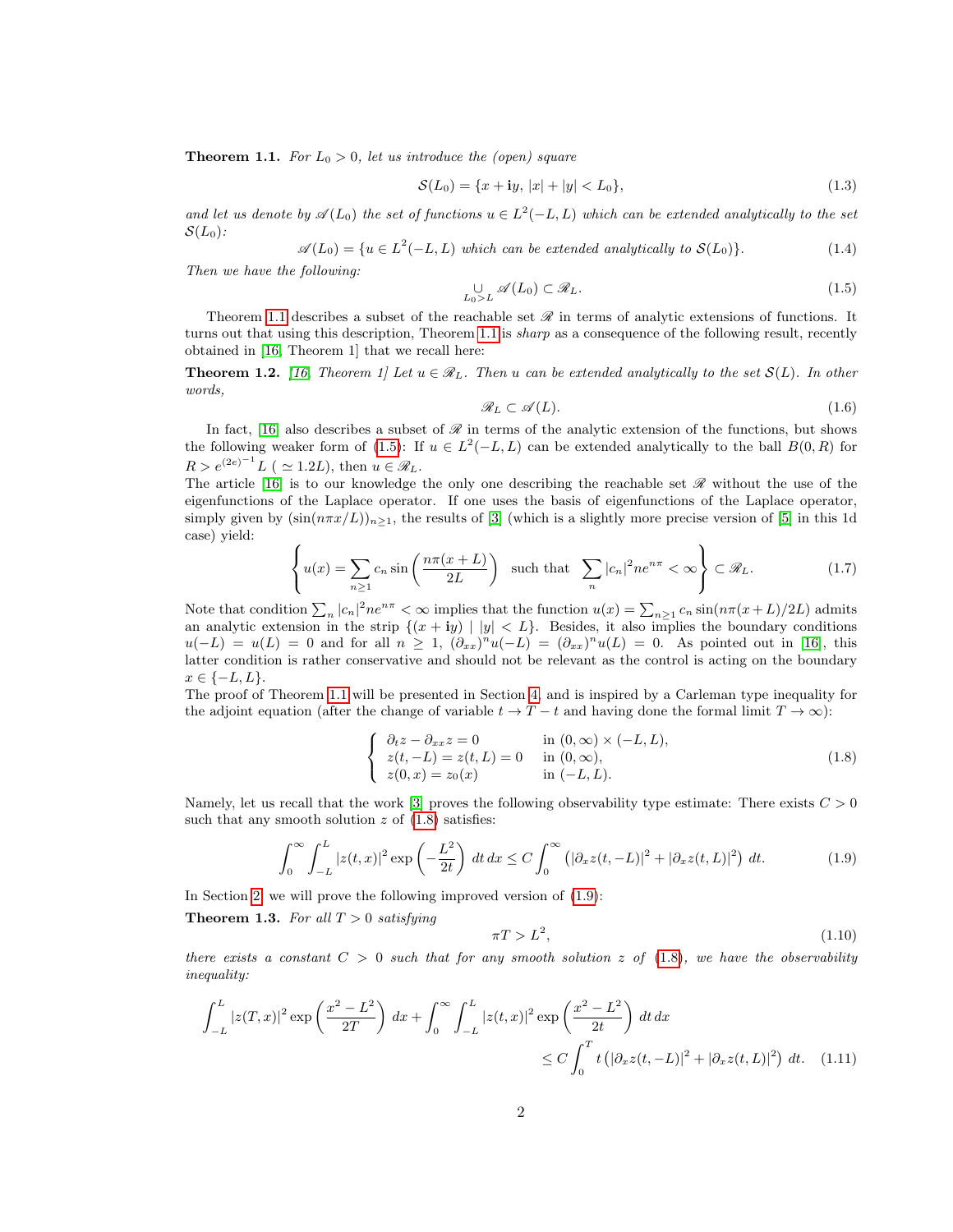We emphasize that the improvement of  $(1.11)$  with respect to  $(1.9)$  is due to the presence of the weight function depending on  $x$  in [\(1.11\)](#page-1-4). Besides, as we will see in Section [2,](#page-4-0) the proof of Theorem [1.3](#page-1-5) is more direct than the proof of  $(1.9)$  in [\[3\]](#page-16-2) as it is not based on the observability of the corresponding wave operator. In fact, our proof of [\(1.11\)](#page-1-4) closely follows the one of the classical Carleman estimates for the heat equation derived for instance in [\[6\]](#page-16-1). In that context, the corresponding weight function  $\exp((x^2 - L^2)/4t)$  corresponds to the inverse of the exponential envelop of the kernel

$$
k_L(t,x) = \frac{1}{\sqrt{4\pi t}} \sin\left(\frac{xL}{2t}\right) \exp\left(\frac{L^2 - x^2}{4t}\right),\,
$$

which corresponds to a solution of  $(1.8)_{(1)}$  $(1.8)_{(1)}$  (in fact, it is the usual Gaussian but translated in the complex plane  $x \mapsto x + iL$ ) used in the transmutation technique in [\[3\]](#page-16-2). Furthermore, this function  $k<sub>L</sub>$  can be used to check that estimate [\(1.11\)](#page-1-4) is sharp with respect to the blow up of the weight close to  $t = 0$ .

The condition  $(1.10)$  appears naturally in our proof of  $(1.11)$ . One could naturally think that this condition is remanent from some kind of parabolic version of Ingham's inequality ([\[7\]](#page-17-3)). But this is not the case. In fact, condition  $(1.10)$  rather comes from the fact that, when applying  $(1.9)$  to the solution  $\exp(-\pi^2 t/(4L^2))\sin(\pi(x+L)/2L)$  of [\(1.8\)](#page-1-2), the weight function in time appearing is  $\exp(-2\pi^2 t/(4L^2))$  $L^2/2t$ , whose monotony changes precisely at  $T^* = L^2/\pi$ .

One then needs to interpret Theorem [1.3](#page-1-5) in terms of a dual controllability statement. This mainly consists in the usual duality statement between controllability and observability of the adjoint equation (see e.g. [\[2,](#page-16-3) [10\]](#page-17-4)). To be more precise, we obtain the following result (see Subsection [3.1\)](#page-5-0):

<span id="page-2-0"></span>**Lemma 1.4.** Let  $g \in L^2(0,\infty; L^2(-L,L))$  be such that

<span id="page-2-4"></span>
$$
\int_0^\infty \int_{-L}^L |g(t,x)|^2 \exp\left(\frac{L^2 - x^2}{2t}\right) dx dt < \infty,
$$
\n(1.12)

and  $T$  satisfying [\(1.10\)](#page-1-6). If w denotes the solution of

<span id="page-2-3"></span>
$$
\begin{cases}\n-\partial_t w - \partial_{xx} w = g & \text{in } (0, T) \times (-L, L), \\
w(t, -L) = w(t, L) = 0 & \text{in } (0, T), \\
w(T, x) = w_T(x) & \text{in } (-L, L),\n\end{cases}
$$
\n(1.13)

for some  $w_T \in L^2(-L,L)$ , then  $w_0(x) = w(0,x)$  belongs to the reachable set  $\mathscr{R}_L$ .

However, it is not completely straightforward to use Lemma [1.4](#page-2-0) as the fundamental solution of the heat equation in a bounded domain involves a discrete summation (namely, the method of images yields a fundamental solution under the form of a sum of odd and even translations of the usual Gaussian kernel). Instead, we prefer to rely on the following result, proved in Section [3:](#page-5-1)

<span id="page-2-1"></span>**Theorem 1.5.** Let  $L_0 > L$  and  $\alpha : [-L_0, L_0] \to \mathbb{R}$  be a continuous function on  $[-L_0, L_0]$ . For  $h \in$  $L^2(-L_0, L_0)$ , we define

<span id="page-2-2"></span>
$$
g(t,x) = \frac{1}{t^{3/2}} \exp\left(\frac{x^2 - L_0^2}{4t} + \mathbf{i}\frac{\alpha(x)}{4t}\right) h(x), \quad (t,x) \in (0,\infty) \times (-L_0, L_0). \tag{1.14}
$$

Then the state  $w_0$  defined on  $(-L, L)$  by

<span id="page-2-5"></span>
$$
w_0(x) = \int_0^\infty \int_{-L_0}^{L_0} \frac{1}{\sqrt{4\pi t}} \exp\left(-\frac{(x-\tilde{x})^2}{4t}\right) g(t, \tilde{x}) dt d\tilde{x}, \quad x \in (-L, L), \tag{1.15}
$$

is well-defined and belongs to the reachable set  $\mathcal{R}_L$ . Besides,  $w_0$  can alternatively be written as

<span id="page-2-6"></span>
$$
w_0(x) = \frac{2}{\sqrt{\pi}} \int_{-L_0}^{L_0} \frac{h(\tilde{x})}{(x - \tilde{x})^2 + L_0^2 - \tilde{x}^2 + i\alpha(\tilde{x})} d\tilde{x}, \quad x \in (-L, L).
$$
 (1.16)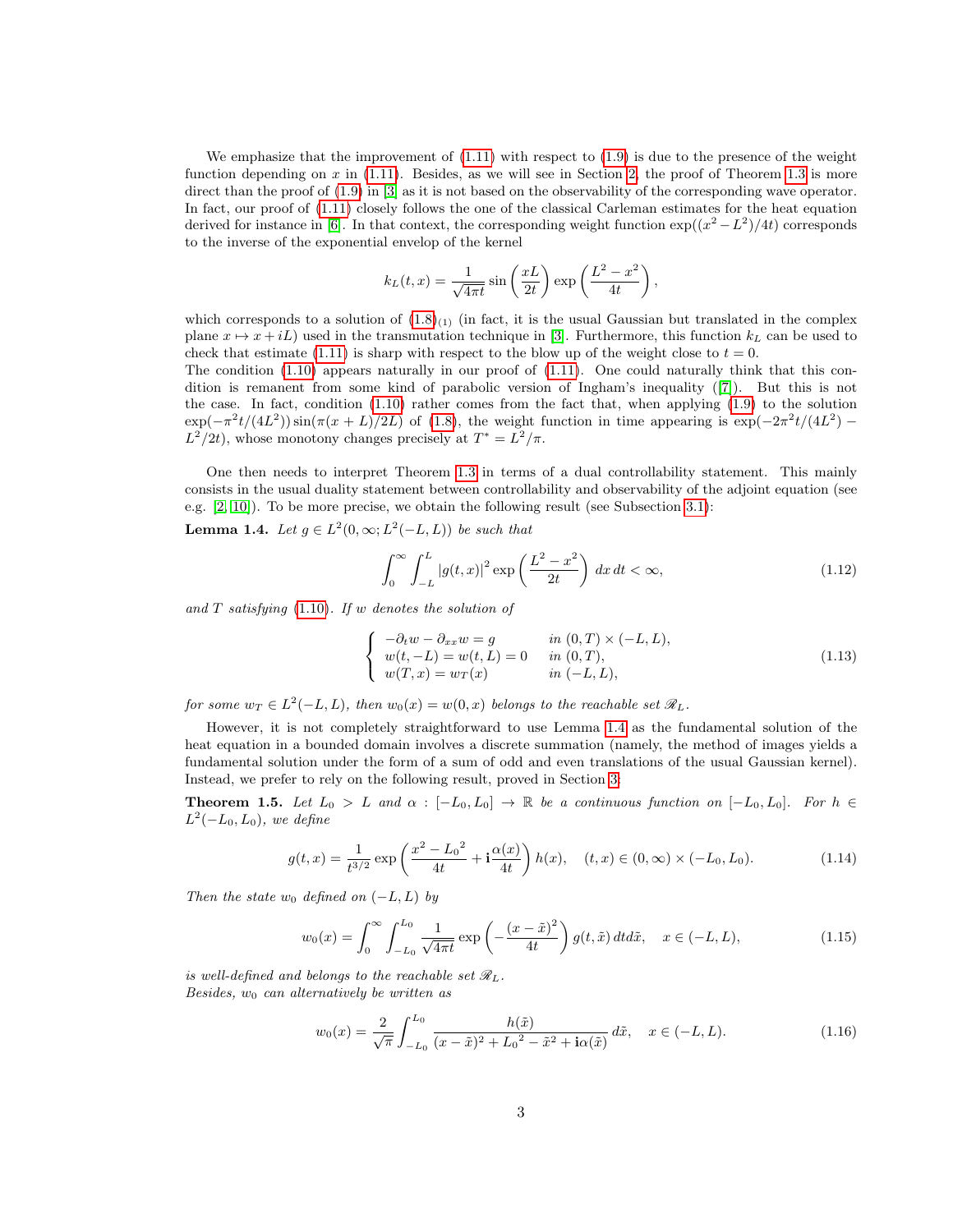Under the conditions of Theorem [1.5,](#page-2-1) explicit computations yield that for any  $\alpha \in C^0([-L_0, L_0]; \mathbb{R})$ , the range of the operator  $K_{\alpha}: L^2(-L_0, L_0) \to L^2(-L, L)$  given for  $h \in L^2(-L_0, L_0)$  by

<span id="page-3-0"></span>
$$
K_{\alpha}(h)(x) = \frac{2}{\sqrt{\pi}} \int_{-L_0}^{L_0} \frac{h(\tilde{x})}{(x - \tilde{x})^2 + L_0^2 - \tilde{x}^2 + i\alpha(\tilde{x})} d\tilde{x}, \quad x \in (-L, L),
$$
\n(1.17)

is contained in the reachable set  $\mathcal{R}_L$ . Therefore, Theorem [1.5](#page-2-1) can be rewritten as

 $\forall \alpha$  satisfying the assumptions of Theorem [1.5](#page-2-1), Range( $K_{\alpha}$ )  $\subset \mathscr{R}$ . (1.18)

The proof of Theorem [1.1](#page-1-0) will thus mainly reduced to choosing carefully the above functions  $\alpha$  and h in Theorem [1.5](#page-2-1) so that all function which admits an analytic extension in a set  $\mathcal{S}(L_0)$  for  $L_0 > L$  can be decomposed into a finite sum of elements in the images of the above operators  $K_{\alpha}$ . This property will be achieved by using Cauchy's formula for holomorphic functions among contours which coincide with the singularities of the kernel of the above operator  $K_{\alpha}$ . Details of the proof are given in Section [4.](#page-8-0)

As it turns out, see Section [4,](#page-8-0) we will require the use of non-trivial functions  $\alpha$  in a critical way. This might be surprising at first as this function introduces strong time oscillations in the source term of the heat equation in [\(1.14\)](#page-2-2). In other words, we need these strong oscillations to reach the whole reachable set.

Scientific Context. The characterization of the reachable set of the heat equation is a rather old issue, whose study probably started with the pioneering work [\[5\]](#page-16-0) studying this question in dimension one using harmonic analysis techniques. The result of [\[5\]](#page-16-0) was then slightly improved into  $(1.7)$  in [\[3\]](#page-16-2) using the so-called transmutation technique allowing to write solutions of the wave equations in terms of solutions of the heat equation [\(1.8\)](#page-1-2).

More recently, P. Martin, L. Rosier and P. Rouchon proposed in the work [\[16\]](#page-17-2) to characterize the reachable set of the heat equation in the 1d case by a description on the set on which the reachable states are analytic. As explained above, this description yields that if a state admits an analytic extension on the ball  $B(0, R)$ for  $R > e^{(2e)^{-1}}L \ (\simeq 1.2L)$ , then it belongs to the reachable set  $\mathscr{R}_L$ . The approach in [\[16\]](#page-17-2) relies on the flatness approach, which has been developed recently by P. Martin, L. Rosier and P. Rouchon, see [\[14,](#page-17-5) [15\]](#page-17-6). Of course, describing the reachable set of the heat equation is also related to the results of controllability to trajectories for the heat equation, which by linearity are equivalent to the results on null-controllability. In this context, the breakthrough came from the introduction of Carleman estimates to obtain observability results for the heat equation in any dimension from basically any non-open subset, see [\[6,](#page-16-1) [9\]](#page-17-1). Nonetheless, in general, Carleman estimates are not suitable to provide sharp estimates as one has very little control on the coefficients appearing in them. Theorem [1.3](#page-1-5) is a very specific case in which the parameters can be explicitly computed.

With that in mind, one could also relate the Carleman estimate in Theorem [1.3](#page-1-5) with the Hardy Uncertainty principle obtained in [\[4\]](#page-16-4). In some sense, the weight that we are using is a limiting Carleman weight, in the sense that the conjugated operator appearing in the proof of Theorem [1.3](#page-1-5) satisfies a degenerate convexity condition, see Remark [2.1.](#page-5-2)

Let us also emphasize that there are several works related to the cost of controllability of the heat equation in short time. Let us quote in particular the works by [\[17,](#page-17-7) [18,](#page-17-8) [19,](#page-17-9) [21\]](#page-17-10) studying these questions. It was thought for a while that the understanding of the blow up of the controllability of the heat equation in short time would be more or less equivalent to a good characterization of the reachable set, but this was recently disproved in [\[13\]](#page-17-11). We refer the interested reader to this latter work for a more detailed discussion on this fact.

These issues are also related to the questions raised in [\[1\]](#page-16-5) concerning the controllability of a viscous transport equation with vanishing viscosity parameter, see [\[11,](#page-17-12) [12\]](#page-17-13). In that sense, our work suggests that observability results for the heat equation stated only in terms of their spectral decomposition could possibly be reinforced by considering space weighted functional settings appropriate to the control problem at hand.

Outline. This article is organized as follows. Section [2](#page-4-0) gives the proof of Theorem [1.3.](#page-1-5) Section [3](#page-5-1) establishes Theorem [1.5.](#page-2-1) In Section [4,](#page-8-0) we prove Theorem [1.1.](#page-1-0) We finally provide the reader with further comments in Section [5.](#page-16-6)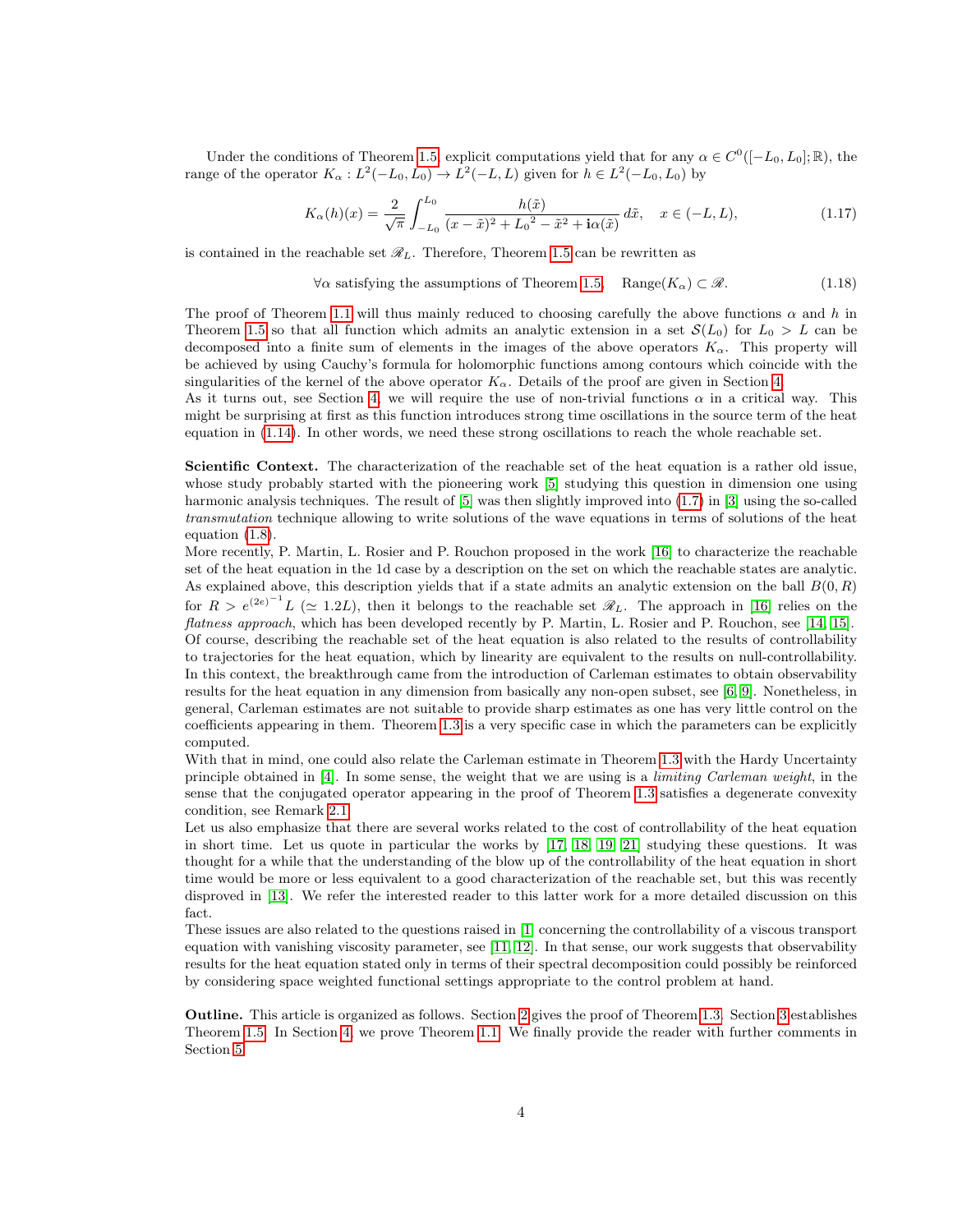Acknowledgements. The authors deeply thank Michel Duprez and Pierre Lissy for several useful comments related to this work.

# <span id="page-4-0"></span>2 Proof of Theorem [1.3](#page-1-5)

Let  $z$  be a smooth solution of  $(1.8)$ , and introduce the new unknown (the conjugated variable):

<span id="page-4-5"></span>
$$
\tilde{z}(t,x) = z(t,x)t \exp\left(\frac{x^2 - L^2}{4t}\right), \quad (t,x) \in (0,\infty) \times (-L,L). \tag{2.1}
$$

It satisfies the equations

<span id="page-4-6"></span>
$$
\begin{cases}\n\partial_t \tilde{z} + \frac{x}{t} \partial_x \tilde{z} - \frac{1}{2t} \tilde{z} - \partial_{xx} \tilde{z} - \frac{L^2}{4t^2} \tilde{z} = 0, & (t, x) \in (0, \infty) \times (-L, L), \\
\tilde{z}(t, -L) = \tilde{z}(t, L) = 0, & t \in (0, \infty), \\
\tilde{z}(0, x) = 0, & x \in (-L, L).\n\end{cases}
$$
\n(2.2)

We then introduce the energy  $E(t)$  and the dissipation  $D(t)$  defined for  $t > 0$  by

$$
E(t) = \int_{-L}^{L} |\tilde{z}(t,x)|^2 dx,
$$
\n(2.3)

<span id="page-4-3"></span><span id="page-4-1"></span>
$$
D(t) = \int_{-L}^{L} |\partial_x \tilde{z}(t, x)|^2 dx - \frac{L^2}{4t^2} \int_{-L}^{L} |\tilde{z}(t, x)|^2 dx.
$$
 (2.4)

Easy computations show that they satisfy the following ODEs: for all  $t > 0$ ,

$$
\frac{dE}{dt}(t) - \frac{2}{t}E(t) + 2D(t) = 0,\t\t(2.5)
$$

$$
\frac{dD}{dt}(t) + 2\int_{-L}^{L} \left| -\partial_{xx}\tilde{z}(t,x) - \frac{L^2}{4t^2}\tilde{z}(t,x) \right|^2 dx = \frac{L}{t} \left( |\partial_x\tilde{z}(t,-L)|^2 + |\partial_x\tilde{z}(t,L)|^2 \right).
$$
 (2.6)

But, by Poincaré's inequality,  $D(t)$  is non-negative for  $t \geq L^2/\pi$ . Let then  $T > L^2/\pi$  as in [\(1.10\)](#page-1-6). Integrating  $(2.6)$  between 0 and T and using the fact that  $D(0) = 0$  due to vanishing behavior of the weight function close to  $t = 0$ , we get

<span id="page-4-2"></span>
$$
\int_0^T \int_{-L}^L \left| -\partial_{xx}\tilde{z}(t,x) - \frac{L^2}{4t^2}\tilde{z}(t,x) \right|^2 dt dx \le \int_0^T \frac{L}{2t} \left( \left| \partial_x\tilde{z}(t,-L) \right|^2 + \left| \partial_x\tilde{z}(t,L) \right|^2 \right) dt. \tag{2.7}
$$

But  $\tilde{z}$  satisfies the boundary conditions  $\tilde{z}(t, -L) = \tilde{z}(t, L) = 0$  for all  $t > 0$ . Therefore, multiplying  $-\partial_{xx}\tilde{z} \frac{L^2}{4t^2}\tilde{z}$  by  $2x\overline{\partial_x \tilde{z}}$ , for all  $t > 0$  we obtain

$$
\int_{-L}^{L} |\partial_x \tilde{z}(t,x)|^2 dx + \frac{L^2}{4t^2} \int_{-L}^{L} |\tilde{z}(t,x)|^2 dx
$$
  
=  $2\Re \left( \int_{-L}^{L} \left( -\partial_{xx} \tilde{z}(t,x) - \frac{L^2}{4t^2} \tilde{z}(t,x) \right) x \overline{\partial_x \tilde{z}} dx \right) + L \left( |\partial_x \tilde{z}(t,-L)|^2 + |\partial_x \tilde{z}(t,L)|^2 \right)$   
 $\leq L^2 \int_{-L}^{L} \left| -\partial_{xx} \tilde{z}(t,x) - \frac{L^2}{4t^2} \tilde{z}(t,x) \right|^2 dx + \int_{-L}^{L} |\partial_x \tilde{z}(t,x)|^2 dx + L \left( |\partial_x \tilde{z}(t,-L)|^2 + |\partial_x \tilde{z}(t,L)|^2 \right),$ 

so that for all  $t > 0$ ,

$$
\frac{L^2}{4t^2}\int_{-L}^{L} |\tilde{z}(t,x)|^2 dx \leq L^2 \int_{-L}^{L} \left| -\partial_{xx}\tilde{z}(t,x) - \frac{L^2}{4t^2}\tilde{z}(t,x) \right|^2 dx + L \left( |\partial_x\tilde{z}(t,-L)|^2 + |\partial_x\tilde{z}(t,L)|^2 \right).
$$

Using this last estimate in [\(2.7\)](#page-4-2), we derive

<span id="page-4-4"></span>
$$
\int_0^T \int_{-L}^L \frac{1}{t^2} |\tilde{z}(t,x)|^2 dt dx \le C \int_0^T \frac{1}{t} \left( |\partial_x \tilde{z}(t,-L)|^2 + |\partial_x \tilde{z}(t,L)|^2 \right) dt,
$$
\n(2.8)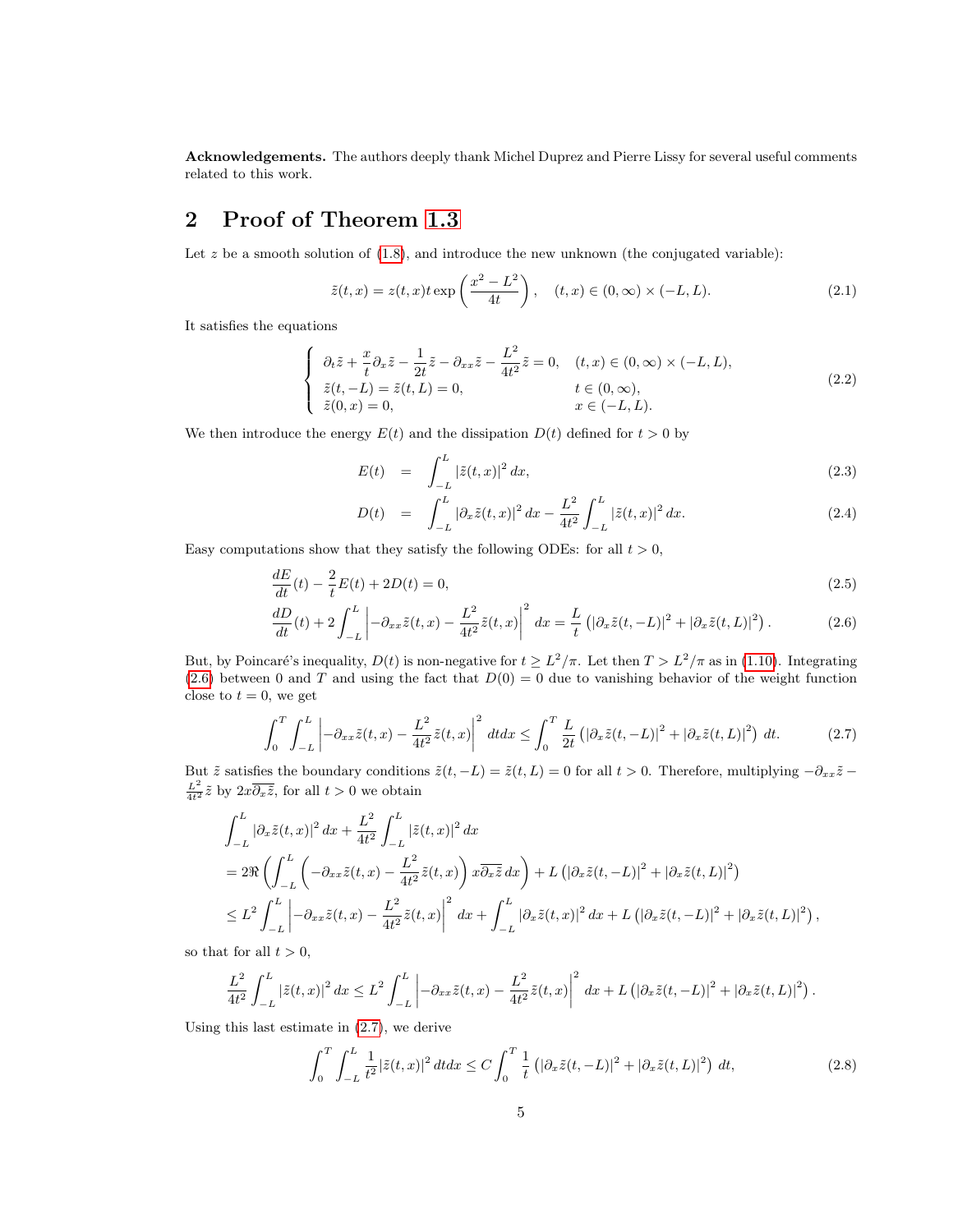Besides, from [\(2.5\)](#page-4-3), again using Poincaré estimate, for all  $t \geq T > L^2/\pi$ ,

<span id="page-5-3"></span>
$$
\frac{d}{dt}\left(\frac{E(t)}{t^2}\right) + \frac{L^2}{T^2}\left(\frac{\pi^2 T^2}{L^4} - 1\right)\frac{E(t)}{t^2} \le 0,\tag{2.9}
$$

while  $t \mapsto E(t)/t^2$  is decreasing on  $(L^2/\pi, T)$  from [\(2.5\)](#page-4-3):

<span id="page-5-4"></span>
$$
\frac{E(T)}{T^2} \le \frac{1}{T - L^2/\pi} \int_{L^2/\pi}^T \frac{E(t)}{t^2} dt \le \frac{1}{T - L^2/\pi} \int_0^T \int_{-L}^L \frac{1}{t^2} |\tilde{z}(t, x)|^2 dt dx.
$$
 (2.10)

,

Therefore, combining  $(2.8)$ – $(2.9)$ - $(2.10)$ , we easily derive

$$
\frac{E(T)}{T^2} + \int_0^\infty \int_{-L}^L \frac{1}{t^2} |\tilde{z}(t,x)|^2 dt dx \le C \int_0^T \frac{1}{t} \left( |\partial_x \tilde{z}(t,-L)|^2 + |\partial_x \tilde{z}(t,L)|^2 \right) dt,
$$

Using  $(2.1)$ , we immediately obtain  $(1.11)$ .

<span id="page-5-2"></span>**Remark 2.1.** Note that the conjugated operator in [\(2.2\)](#page-4-6) is in some sense degenerate. Indeed, the conjugated operator in [\(2.2\)](#page-4-6) is

$$
\partial_t + \frac{x}{t} \partial_x - \frac{1}{2t} - \partial_{xx} - \frac{L^2}{4t^2}
$$

which can be written as  $A + B + R$  with

$$
A = \partial_t + \frac{x}{t} \partial_x + \frac{1}{2t}, \quad B = -\partial_{xx} - \frac{L^2}{4t^2}, \quad and \ R = -\frac{1}{t},
$$

and which satisfies

$$
A^* = -A, \quad B^* = B, \quad [A, B] = -\frac{2}{t}B,
$$

while the operator  $R$  is of lower order.

In particular, if the symbol of the operator A and of the operator B cancels, the symbol of the commutator [A, B] vanishes as well. The convexity condition needed to get Carleman estimates is therefore degenerate with our choice of weights. Such degenerate weights have appeared in the literature lately in the context of the Calderón problem, see in particular the works on the limiting Carleman weights, see  $\lvert \mathcal{S} \rvert$  and subsequent works.

## <span id="page-5-1"></span>3 Duality results

#### <span id="page-5-0"></span>3.1 Proof of Lemma [1.4](#page-2-0)

Let w denote the solution of [\(1.13\)](#page-2-3) with source term g satisfying [\(1.12\)](#page-2-4) and initial datum  $w_T \in L^2(-L, L)$ . For the proof below and in order to simplify the notations, we further assume that g and  $w_T$  are realvalued. This can be done without loss of generality by applying the result to the real part of  $(g, w_T)$  and the imaginary part of  $(q, w_T)$  in case  $(q, w_T)$  are complex-valued.

Let us then define the functional J as follows: for  $z_0 \in L^2(-L, L; \mathbb{R})$ ,

$$
J(z_0) := \frac{1}{2} \int_0^T \left( |\partial_x z(t, -L)|^2 + |\partial_x z(t, L)|^2 \right) dt - \int_0^{+\infty} \int_{-L}^L g z dt dx - \int_{-L}^L z(T, x) w_T(x) dx, \tag{3.1}
$$

where z denotes the solution of  $(1.8)$  with initial datum  $z_0$ .

From the Carleman estimate in Theorem [1.3](#page-1-5) and assumption  $(1.12)$ , the functional J can be extended by continuity on the space

$$
X = \overline{\{z_0 \in L^2(-L, L; \mathbb{R})\}}^{\|\cdot\|_{obs}}, \text{ with } \|z_0\|_{obs}^2 = \int_0^T \left( |\partial_x z(t, -L)|^2 + |\partial_x z(t, L)|^2 \right) dt,\tag{3.2}
$$

where z denotes the corresponding solution of  $(1.1)$  with initial datum  $z_0$ . Note that using  $(1.11)$ , one can associate to  $z_0 \in X$  a solution z of  $(1.8)_{(1,2)}$  $(1.8)_{(1,2)}$  and normal traces  $\partial_x z(t, \pm L)$  with  $z \exp((x^2 - L^2)/4t) \in$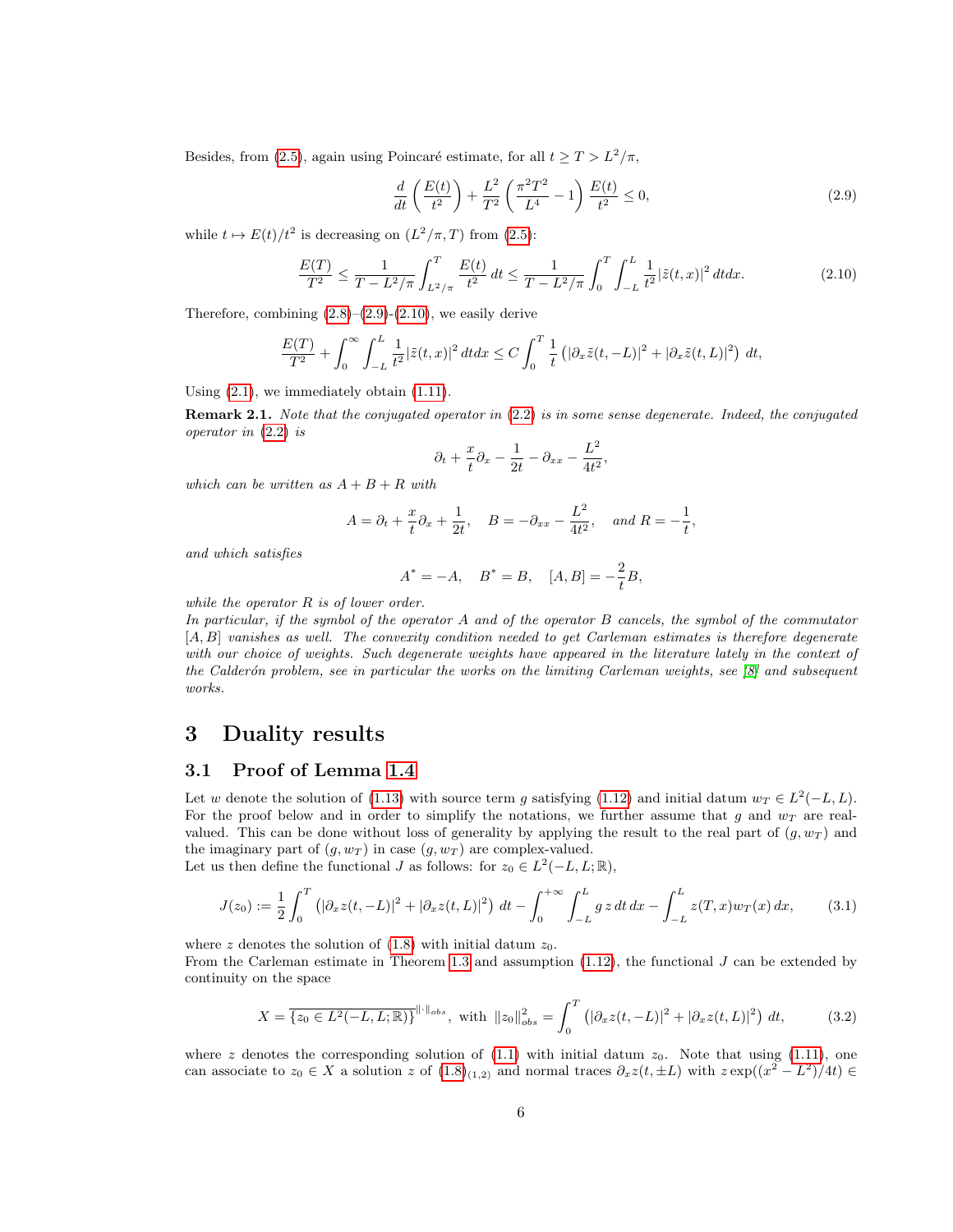$L^2(0,\infty; L^2(-L,L))$  and  $\partial_x z(t,\pm L) \in L^2(0,T)$ .

Besides, the functional  $J$  is strictly convex and coercive on  $X$  from [\(1.11\)](#page-1-4). Therefore, it admits a unique minimizer  $Z_0$  in X. Let us denote by  $\partial_x Z(t, -L)$ ,  $\partial_x Z(t, L)$  the corresponding normal traces, and set

<span id="page-6-1"></span>
$$
v_{-}(t) = \partial_{x} Z(t, -L), \quad v_{+}(t) = -\partial_{x} Z(t, L), \quad \text{in } (0, T). \tag{3.3}
$$

Using then that  $J(Z_0) \leq J(0)$  and the Carleman estimate [\(1.11\)](#page-1-4), one easily checks that

$$
\|v_{-}(t)\|_{L^{2}(0,T)}^{2} + \|v_{+}(t)\|_{L^{2}(0,T)}^{2}
$$
  
\n
$$
\leq C \int_{0}^{\infty} \int_{-L}^{L} |g(t,x)|^{2} \exp\left(\frac{L^{2}-x^{2}}{2t}\right) dx dt + C \int_{-L}^{L} |w_{T}(x)|^{2} \exp\left(\frac{L^{2}-x^{2}}{2T}\right) dx.
$$
 (3.4)

Furthermore, the Euler-Lagrange equation of J at  $Z_0$  in the direction  $z_0 \in L^2(-L, L; \mathbb{R})$  yields:

<span id="page-6-0"></span>
$$
0 = \int_0^T \left( v_-(t) \partial_x z(t, -L) - v_+(t) \partial_x z(t, L) \right) dt - \int_0^{+\infty} \int_{-L}^L g z dt dx - \int_{-L}^L z(T, x) w_T(x) dx.
$$
 (3.5)

But, multiplying the equation  $(1.13)$  satisfied by w by z solution of  $(1.8)$ , we get the identity:

$$
\int_0^{+\infty} \int_{-L}^L g z dt dx + \int_{-L}^L z(T, x) w_T(x) dx = \int_{-L}^L z_0(x) w(0, x) dx.
$$
 (3.6)

Therefore identity [\(3.5\)](#page-6-0) can be rewritten as follows: for all  $z_0 \in L^2(-L, L; \mathbb{R})$ , denoting by z the solution of [\(1.8\)](#page-1-2), one has

<span id="page-6-3"></span>
$$
\int_{-L}^{L} z_0(x)w(0, x) dx = \int_0^T \left( v_-(t) \partial_x z(t, -L) - v_+(t) \partial_x z(t, L) \right) dt.
$$
 (3.7)

Recall then that  $v_-, v_+$  belong to  $L^2(0,T)$  according to [\(3.4\)](#page-6-1), and let us then define u the solution of

<span id="page-6-2"></span>
$$
\begin{cases}\n\partial_t u + \partial_{xx} u = 0 & \text{in } (0, T) \times (-L, L), \\
u(t, -L) = v_{-}(t) & \text{in } (0, T), \\
u(t, -L) = v_{+}(t) & \text{in } (0, T), \\
u(T, x) = 0 & \text{in } (-L, L).\n\end{cases}
$$
\n(3.8)

We claim that  $u(0, \cdot) = w(0, \cdot)$ . Indeed, for  $z_0 \in L^2(-L, L; \mathbb{R})$ , if we multiply the equation of u in [\(3.8\)](#page-6-2) by the solution  $z$  of  $(1.8)$ , we get

<span id="page-6-4"></span>
$$
\int_{-L}^{L} u(0, x) z_0(x) dx = -\int_0^T v_+(t) \partial_x z(t, L) dt + \int_0^T v_-(t) \partial_x z(t, -L) dt.
$$
 (3.9)

Therefore, comparing [\(3.7\)](#page-6-3) with [\(3.9\)](#page-6-4), we get that

$$
\forall z_0 \in L^2(-L, L; \mathbb{R}), \quad \int_{-L}^{L} (u(0, x) - w(0, x)) z_0(x) dx = 0,
$$

that is  $u(0, \cdot) = w(0, \cdot)$ .

We then simply remark that doing the change of unknowns  $\tilde{u}(t, \cdot) = u(T - t, \cdot), \tilde{v}_{\pm}(t) = v_{\pm}(T - t), u(0, \cdot) = u(T - t, \cdot)$  $\tilde{u}(T, \cdot)$  is a reachable state for [\(1.1\)](#page-0-0) with controls  $\tilde{v}_{\pm}$ , i.e.  $u(0, \cdot) \in \mathcal{R}_L$ . As  $u(0, \cdot) = w(0, \cdot)$ , we have thus obtained that  $w(0, \cdot) \in \mathscr{R}_L$ .

#### 3.2 Proof of Theorem [1.5](#page-2-1)

Set g as in [\(1.14\)](#page-2-2) and define, for  $(t, x) \in (0, T] \times (-L_0, L_0)$ , the function  $w(t, x)$  as follows

<span id="page-6-5"></span>
$$
w(t,x) = \int_t^{\infty} \int_{-L_0}^{L_0} \frac{1}{\sqrt{4\pi(\tilde{t}-t)}} \exp\left(-\frac{(x-\tilde{x})^2}{4(\tilde{t}-t)}\right) g(\tilde{t},\tilde{x}) d\tilde{t} d\tilde{x}
$$
\n(3.10)

$$
= \int_0^\infty \int_{-L_0}^{L_0} \frac{1}{\sqrt{4\pi s}} \exp\left(-\frac{(x-\tilde{x})^2}{4s}\right) g(s+t, \tilde{x}) ds d\tilde{x}.\tag{3.11}
$$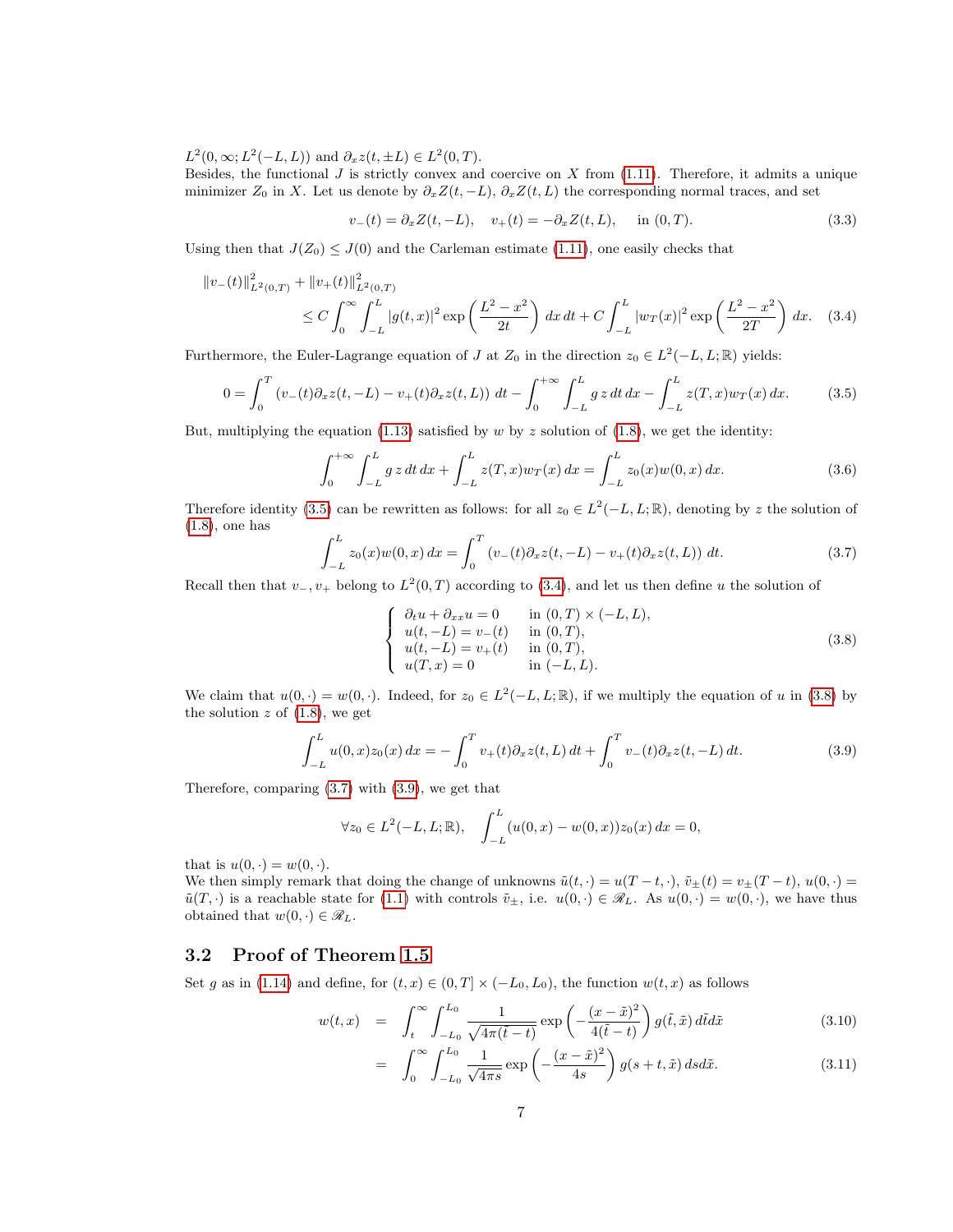Our goal is to check that  $w$  solves

<span id="page-7-0"></span>
$$
\begin{cases}\n-\partial_t w - \partial_{xx} w = g & \text{in } (0, T) \times (-L, L), \\
w(t, -L) = v_-(t) & \text{in } (0, T), \\
w(t, L) = v_+(t) & \text{in } (0, T), \\
w(T, x) = w_T(x) & \text{in } (-L, L),\n\end{cases}
$$
\n(3.12)

with appropriate choice of functions  $w_T \in L^2(-L, L)$ ,  $v_- \in L^2(0, T)$  and  $v_+ \in L^2(0, T)$  and that  $w_0$  defined in [\(1.15\)](#page-2-5) simply is the trace of w at time  $t = 0$ .

Indeed, if [\(3.12\)](#page-7-0) holds, we can decompose w as  $w = \tilde{w} + \hat{w}$ , with  $\tilde{w}$  satisfying [\(1.13\)](#page-2-3) with source term q and with initial condition  $\tilde{w}(T) = w_T$  and  $\hat{w}$  satisfying the equation

$$
\begin{cases}\n-\partial_t \hat{w} - \partial_{xx} \hat{w} = 0 & \text{in } (0, T) \times (-L, L), \\
\hat{w}(t, -L) = v_{-}(t) & \text{in } (0, T), \\
\hat{w}(t, L) = v_{+}(t) & \text{in } (0, T), \\
\hat{w}(T, x) = 0 & \text{in } (-L, L),\n\end{cases}
$$
\n(3.13)

for which one immediately has (by the change of variables  $t \to T - t$ ) that  $\hat{w}(0, \cdot) \in \mathcal{R}_L$ . The state  $\tilde{w}(0, \cdot)$ belongs to  $\mathscr{R}_L$  since g defined in [\(1.14\)](#page-2-2) satisfies [\(1.12\)](#page-2-4) due to the condition  $L_0 > L$  and so Lemma [1.4](#page-2-0) applies. This eventually implies that  $w(0, \cdot)$  belongs to  $\mathcal{R}_L$  as  $\hat{w}(0, \cdot)$  and  $\tilde{w}(0, \cdot)$  belong to  $\mathcal{R}_L$ .

We therefore first focus on the proof of the fact that w in [\(3.10\)](#page-6-5) satisfies [\(3.12\)](#page-7-0) with  $w_T \in L^2(-L,L)$ ,  $v_-\in L^2(0,T)$  and  $v_+\in L^2(0,T)$  and that  $w_0$  defined in [\(1.15\)](#page-2-5) simply is the trace of w at time  $t=0$ .

Let us now prove that  $w$  in  $(3.10)$  satisfies  $(3.12)$ . We first remark that g in [\(1.14\)](#page-2-2) satisfies,  $for all (t, x) \in (0, \infty) \times (-L, L)$ 

<span id="page-7-1"></span>
$$
|g(\tilde{t},\tilde{x})| \le \frac{1}{\tilde{t}^{3/2}} \exp\left(\frac{\tilde{x}^2 - L_0^2}{4\tilde{t}}\right) |h(\tilde{x})| \le \frac{1}{\tilde{t}^{3/2}} |h(\tilde{x})|,\tag{3.14}
$$

with  $h \in L^2(-L_0, L_0)$ . The continuity of w in [\(3.11\)](#page-6-5) is therefore easy to prove on all sets of the form  $(t, x) \in (\varepsilon, \infty) \times (-L_0, L_0)$  with  $\varepsilon > 0$ , as the decay in  $\tilde{t}$  in [\(3.14\)](#page-7-1) makes the integral convergent for  $s = \tilde{t} - t$ close to infinity while the integrability for s close to 0 simply comes from the integrability of  $s \mapsto s^{-1/2}$  close to 0. But the continuity close to  $t = 0$  is more delicate to obtain. We will simply show that w in [\(3.11\)](#page-6-5) is continuous on  $(t, x) \in (0, \infty) \times (-L_2, L_2)$  for  $L_2 \in (L, L_0)$ . Indeed, let us set  $L_2 \in (L, L_0)$ , and let us rewrite  $w$  in  $(3.11)$  as:

<span id="page-7-2"></span>
$$
w(t,x) = \int_0^\infty \int_{-L_0}^{L_0} \frac{1}{\sqrt{4\pi s}} \frac{1}{(t+s)^{3/2}} \exp\left(-\frac{(x-\tilde{x})^2}{4s} + \frac{\tilde{x}^2 - L_0^2}{4(t+s)} + \mathbf{i}\frac{\alpha(\tilde{x})}{4(t+s)}\right) h(\tilde{x}) ds d\tilde{x}.
$$
 (3.15)

Under this form, it is clear that what matters it the sign of

$$
P(t, s, x, \tilde{x}) = -\frac{(x - \tilde{x})^2}{4s} + \frac{\tilde{x}^2 - L_0^2}{4(t + s)}.
$$

But for  $t \geq 0$ ,  $s \in (0,\infty)$ ,  $x \in [-L_2, L_2]$  and  $\tilde{x} \in [-L_0, L_0]$ , we have

$$
P(t, s, x, \tilde{x}) = \frac{1}{4s(t+s)} \left( -(x-\tilde{x})^2 t + s(- (x-\tilde{x})^2 + \tilde{x}^2 - L_0^2) \right)
$$
  
\n
$$
\leq \frac{1}{4(t+s)} (-x^2 + 2x\tilde{x} - L_0^2)
$$
  
\n
$$
\leq \frac{1}{4(t+s)} (-x^2 + 2|x|L_0 - L_0^2)
$$
  
\n
$$
\leq -\frac{1}{4(t+s)} (L_2 - L_0)^2.
$$

One then easily deduces that w in [\(3.15\)](#page-7-2) is continuous on  $[0, \infty) \times (-L_2, L_2)$  and that its value at  $t = 0$ coincides with the formula [\(1.15\)](#page-2-5).

We can then set

$$
v_{-}(t) = w(t, -L) \text{ in } (0, T),
$$
  $v_{+}(t) = w(t, L) \text{ in } (0, T),$   $w_{T}(x) = w(T, x) \text{ in } (-L, L),$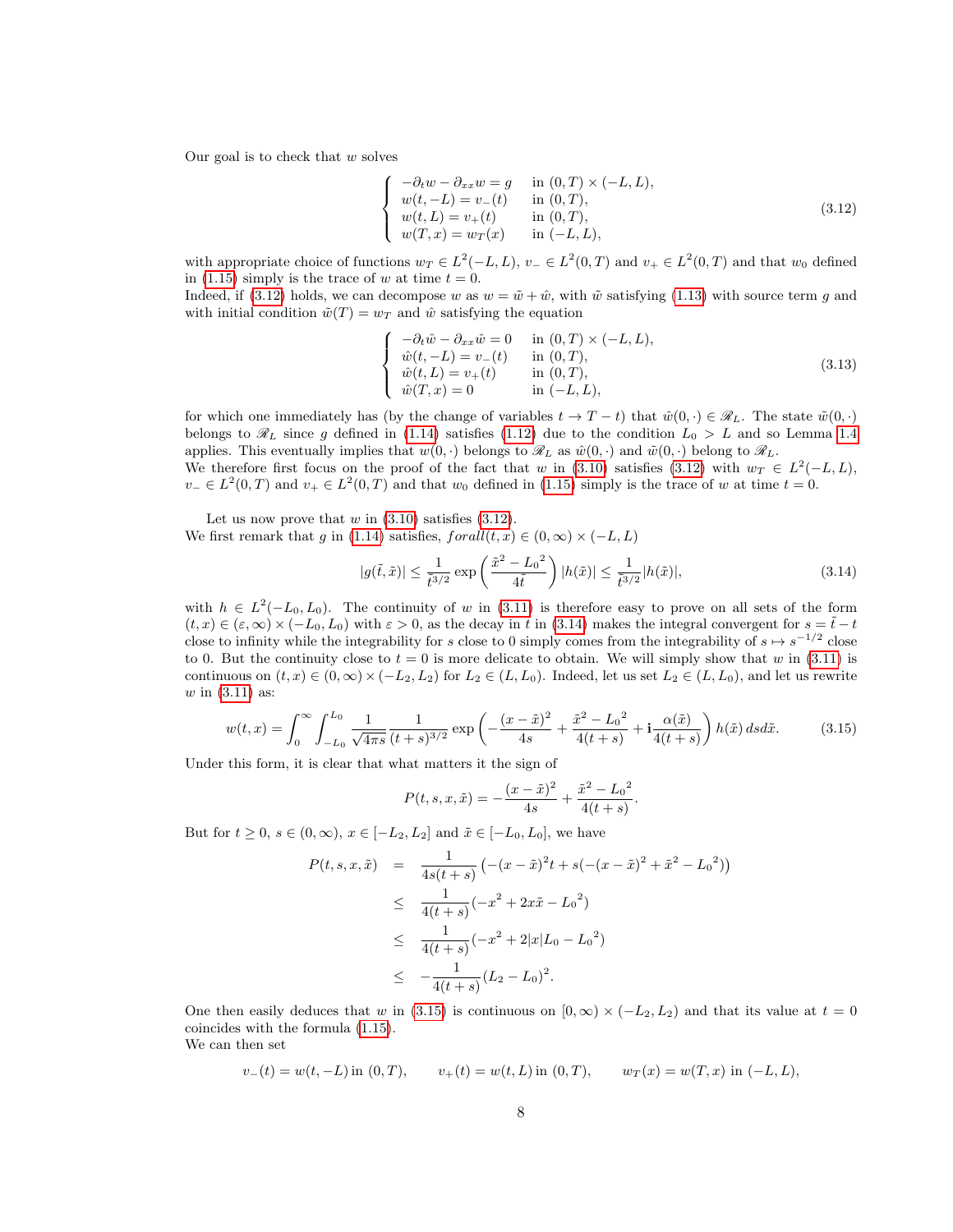for which the previous analysis implies  $v_-\in L^2(0,T)$ ,  $v_+\in L^2(0,T)$  and  $w_T\in L^2(-L,L)$ . Finally, the fact that  $w$  solves the first equation in  $(3.12)$  obviously comes from the fact that the kernel appearing in [\(3.10\)](#page-6-5) is the heat kernel.

In order to prove formula [\(1.16\)](#page-2-6), we simply use Fubini's theorem:

$$
w_0(x) = \int_0^\infty \int_{-L_0}^{L_0} \frac{1}{\sqrt{4\pi}t^2} \exp\left(-\frac{(x-\tilde{x})^2}{4t} + \frac{\tilde{x}^2 - L_0^2}{4t} + \mathbf{i}\frac{\alpha(\tilde{x})}{4t}\right) h(\tilde{x}) dt d\tilde{x}
$$
  
\n
$$
= \frac{1}{\sqrt{4\pi}} \int_{-L_0}^{L_0} \left(\int_0^\infty \frac{1}{t^2} \exp\left(-\frac{(x-\tilde{x})^2}{4t} + \frac{\tilde{x}^2 - L_0^2}{4t} + \mathbf{i}\frac{\alpha(\tilde{x})}{4t}\right) dt\right) h(\tilde{x}) d\tilde{x}.
$$
  
\n
$$
= \frac{2}{\sqrt{\pi}} \int_{-L_0}^{L_0} \frac{h(\tilde{x})}{(x-\tilde{x})^2 + L_0^2 - \tilde{x}^2 + \mathbf{i}\alpha(\tilde{x})} d\tilde{x}.
$$

This concludes the proof of Theorem [1.5.](#page-2-1)

## <span id="page-8-0"></span>4 Proof of Theorem [1.1](#page-1-0)

#### 4.1 Strategy

As explained in the introduction, our main objective is to study the range of the operators  $K_{\alpha}$  introduced in [\(1.17\)](#page-3-0) for good choices of functions  $\alpha$ .

<span id="page-8-1"></span>To start with, we will focus on the case  $\alpha = 0$ , and in Section [4.2](#page-10-0) we will prove the following: **Proposition 4.1.** Let  $L > 0$  and  $L_0 > L$ , and define the operator  $K_{0,L_0} : L^2(-L_0, L_0) \to L^2(-L, L)$  by

<span id="page-8-3"></span>
$$
K_{0,L_0}(h)(x) = \frac{2}{\sqrt{\pi}} \int_{-L_0}^{L_0} \frac{h(\tilde{x})}{(x - \tilde{x})^2 + L_0^2 - \tilde{x}^2} d\tilde{x}, \quad x \in (-L, L).
$$
\n(4.1)

Then any function k defined on  $(-L, L)$  which can be extended analytically on the closure of the ball of size  $L_0$  belongs to the range of the operator  $K_{0,L_0}$ .

Proposition [4.1](#page-8-1) is proved using the Chebyshev polynomials  $(U_n)_{n\in\mathbb{N}}$  of the second kind, that is the sequence of polynomials such that for all  $n \in \mathbb{N}$ :

$$
U_n(\cos \theta) = \frac{\sin((n+1)\theta)}{\sin(\theta)}, \quad \theta \in (-\pi, \pi). \tag{4.2}
$$

Indeed, they appear naturally as the generating function for the polynomials  $U_n$  is given as follows:

<span id="page-8-4"></span>
$$
\sum_{n\geq 0} x^n U_n(\tilde{x}) = \frac{1}{1 - 2x\tilde{x} + x^2} = \frac{1}{(x - \tilde{x})^2 + 1 - \tilde{x}^2}, \quad x, \tilde{x} \in (-1, 1).
$$
 (4.3)

Let us also point out that for  $h \in L^2(-L_0, L_0)$ , we automatically have that  $K_{0,L_0}(h)$  admits an analytic extension on the ball of radius  $L_0$  by the obvious formula:

<span id="page-8-2"></span>
$$
K_{0,L_0}(h)(z) = \frac{2}{\sqrt{\pi}} \int_{-L_0}^{L_0} \frac{h(\tilde{x})}{(z - \tilde{x})^2 + L_0^2 - \tilde{x}^2} d\tilde{x}, \quad z \in B(0, L_0).
$$
 (4.4)

In other words, Proposition [4.1](#page-8-1) proves that the range of the operator  $K_{0,L_0}$  is very close of being exactly the functions which can be extended analytically to the ball of radius  $L_0$ . This is in fact rather expected due to the similarity of formula [\(4.4\)](#page-8-2) with the Poisson kernel appearing when solving the Laplace equation in the ball. Note that Proposition [4.1](#page-8-1) already improves the result of [\[16\]](#page-17-2), which proved that functions which can be extended analytically to balls of radius  $e^{1/(2e)}L \simeq 1.2L$  belong to the reachable set  $\mathscr{R}$ .

The next step then consists in showing that choosing the function  $\alpha$  carefully, we can reach any function which can be extended analytically in the neighborhood of the square  $S(L)$ . The basic idea in order to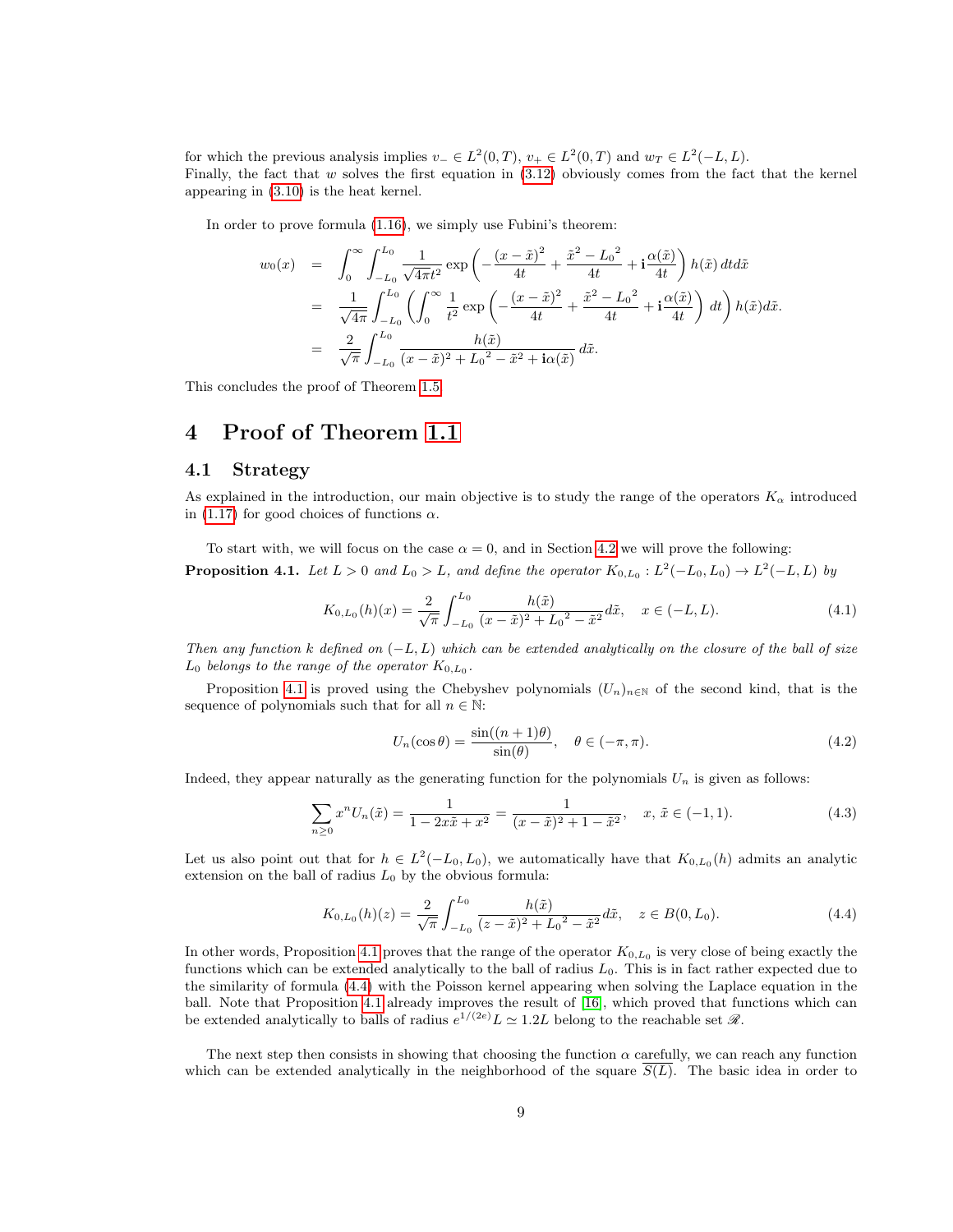choose the function  $\alpha$  appropriately is to remark that the operator  $K_{\alpha}$  in [\(1.17\)](#page-3-0) has a kernel given for  $(x, \tilde{x}) \in (-L, L) \times (L_0, L_0)$  by

$$
\frac{1}{(x-\tilde{x})^2 + L_0^2 - \tilde{x}^2 + i\alpha(\tilde{x})} = \frac{1}{X_{\alpha,+}(\tilde{x}) - X_{\alpha,-}(\tilde{x})} \left(\frac{1}{x - X_{\alpha,+}(\tilde{x})} - \frac{1}{x - X_{\alpha,-}(\tilde{x})}\right)
$$
\nwith\n
$$
\begin{cases}\nX_{\alpha,+}(\tilde{x}) = \tilde{x} + i\sqrt{L_0^2 - \tilde{x}^2 + i\alpha(\tilde{x})}, \\
X_{\alpha,-}(\tilde{x}) = \tilde{x} - i\sqrt{L_0^2 - \tilde{x}^2 + i\alpha(\tilde{x})},\n\end{cases}
$$
\n(4.5)

where we used the complex square-root function cut on the axis R<sub>−</sub>. We claim that it is possible to choose  $\alpha$  as follows:

<span id="page-9-0"></span>**Lemma 4.2.** Let  $L_0 > 0$  and  $\varepsilon > 0$ . Then there exists a continuous function  $\alpha : (-L_0, L_0) \to \mathbb{R}$  such that:

(i)  $\alpha$  is piecewise  $C^1(-L_0, L_0)$  and  $\alpha$  can be extended as a  $C^1$  function on the interval  $[-L_0, 0]$  and  $[0, L_0]$ . (ii) For all  $\tilde{x} \in [-L_0, L_0], X_{\alpha,+}(-\tilde{x}) = -X_{\alpha,-}(\tilde{x}).$ 

- (iii) The set  $\{X_{\alpha,-}(\tilde{x}), \tilde{x} \in [0,L_0]\}$  describes a path included in the set  $\{x + iy, x \ge 0, y \le 0\} \setminus B(0,L_0)$ .
- (iv) The set  $\{X_{\alpha,+}(\tilde{x}), \tilde{x} \in [0,L_0]\}\)$  describes a path included in the set  $\mathcal{S}(L_0(1+\varepsilon)) \setminus \mathcal{S}(L_0) \cap \{x + iy, x \geq 0\}$  $0, y \ge 0$ .

The proof of Lemma [4.2](#page-9-0) is given in Section [4.3.](#page-11-0)

Let us now fix  $\varepsilon > 0$  and take  $\alpha$  as in Lemma [4.2.](#page-9-0) We then define the following oriented paths:

<span id="page-9-2"></span>
$$
\begin{cases}\nC_1 = \{X_{\alpha,+}(\tilde{x}), \tilde{x} \text{ from } L_0 \text{ to } 0\}, \\
C_2 = \{X_{\alpha,-}(\tilde{x}), \tilde{x} \text{ from } 0 \text{ to } -L_0\}, \\
C_3 = \{X_{\alpha,-}(\tilde{x}), \tilde{x} \text{ from } -L_0 \text{ to } 0\}, \\
C_4 = \{X_{\alpha,+}(\tilde{x}), \tilde{x} \text{ from } 0 \text{ to } L_0\},\n\end{cases}\nC = C_1 \cup C_2 \cup C_3 \cup C_4.
$$
\n(4.6)

The contour C is a closed path contained in  $S(L_0(1+\varepsilon)) \setminus S(L_0)$ , see Figure [1.](#page-9-1) Besides, it is easy to check



Figure 1: In black,  $-$  the square  $\mathcal{S}(L_0)$  with  $L_0 = 1$ ; in red,  $-$  the square  $\mathcal{S}(L_0(1+\varepsilon))$  with  $L_0 = 1$ ,  $\varepsilon = 0.15$ ; in blue, a corresponding contour  $\mathcal C$  given by Lemma [4.2.](#page-9-0)

<span id="page-9-1"></span>that  $\overline{X_{\alpha,\pm}(\tilde{x})}=X_{-\alpha,\mp}(\tilde{x})$  for all  $\tilde{x}\in[-L_0,L_0]$ . This suggests that, to reach functions which are analytic in  $\mathcal{S}(L_0(1+\varepsilon))$ , one should use the operators  $K_\alpha$  and  $K_{-\alpha}$ . Indeed, using both these operators, we get the following result, proved in Section [4.4:](#page-14-0)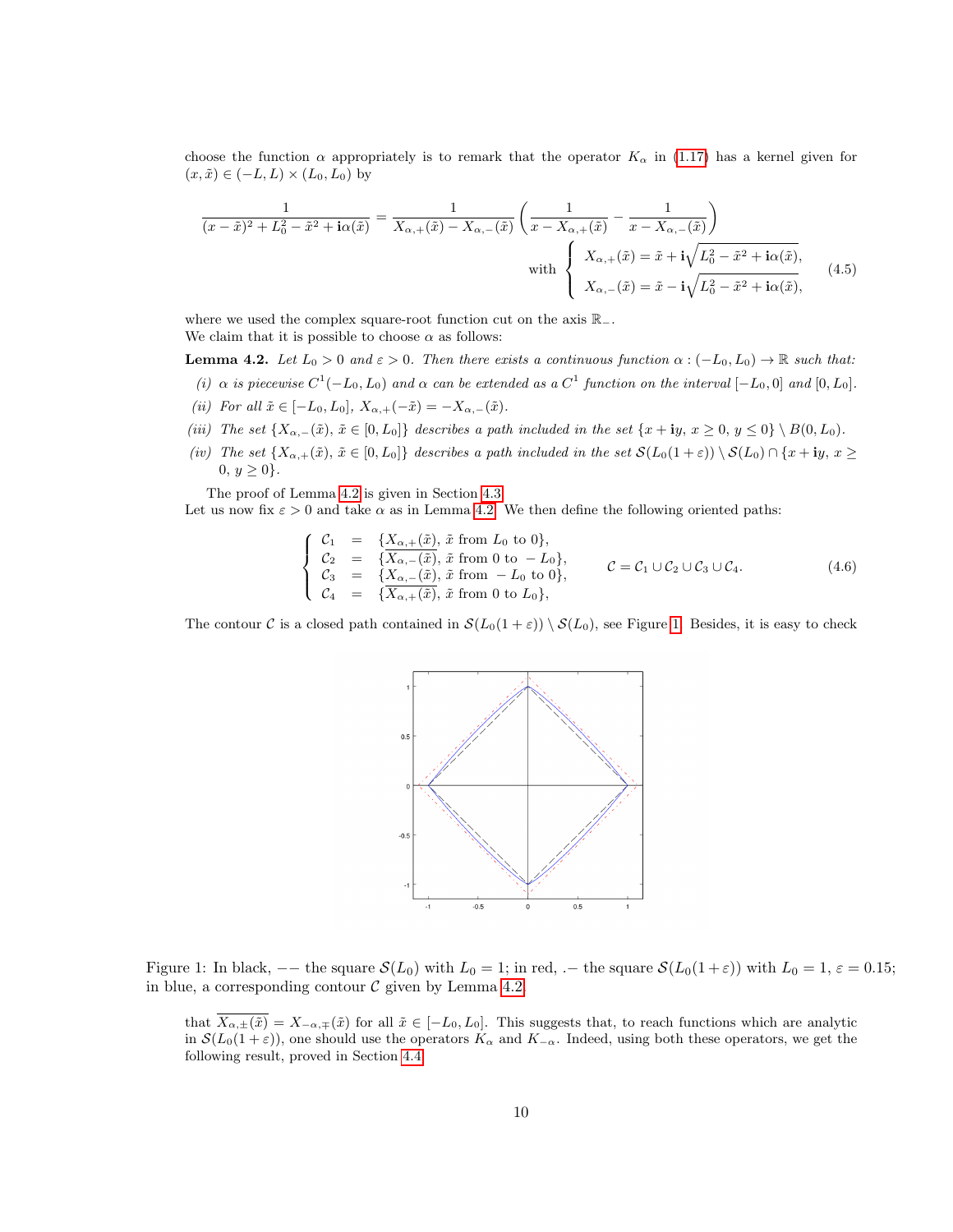<span id="page-10-5"></span>**Proposition 4.3.** Let  $L > 0$ ,  $L_0 > L$ ,  $\varepsilon > 0$ , and  $\alpha$  as in Lemma [4.2.](#page-9-0)

Then, for any function k defined on  $(-L, L)$  which can be extended analytically on  $\overline{\mathcal{S}(L_0(1+\varepsilon))}$ , one can find two functions  $h_+ \in L^2(-L_0, L_0)$  and  $h_- \in L^2(-L_0, L_0)$  such that the function  $k - K_{\alpha}(h_+) - K_{-\alpha}(h_-)$ can be extended analytically on the ball of radius  $L_0$ .

Combining this result with Proposition [4.1,](#page-8-1) we get the following immediate corollary:

<span id="page-10-1"></span>**Corollary 4.4.** Let  $L > 0$ . For any  $L_0 > L$  and  $\varepsilon > 0$ , there exists a continuous function  $\alpha : (-L_0, L_0) \to \mathbb{R}$ such that any function k defined on  $(-L, L)$  which can be extended analytically on  $\overline{\mathcal{S}(L_0(1+\varepsilon))}$  can be decomposed as

$$
k(x) = K_{\alpha}(h_{+})(x) + K_{-\alpha}(h_{-}) + K_{0,L_{1}}(h_{0}) \quad \text{for } x \in (-L, L),
$$
\n(4.7)

with  $L_1 = (L + L_0)/2$ , for some  $h_+ \in L^2(-L_0, L_0)$ ,  $h_- \in L^2(-L_0, L_0)$ , and  $h_0 \in L^2(-L_1, L_1)$ .

Theorem [1.1](#page-1-0) is then an immediate consequence of Corollary [4.4](#page-10-1) and Theorem [1.5.](#page-2-1)

### <span id="page-10-0"></span>4.2 Proof of Proposition [4.1](#page-8-1)

*Proof.* We start by writing the operator  $K_{0,L_0}$  in [\(4.1\)](#page-8-3) slightly differently:

$$
K_{0,L_0}(h)(x) = \frac{2}{L_0^2 \sqrt{\pi}} \int_{-L_0}^{L_0} \frac{h(\tilde{x})}{x^2/L_0^2 - 2x\tilde{x}/L_0^2 + 1} d\tilde{x}.\tag{4.8}
$$

Therefore, using [\(4.3\)](#page-8-4), we get

<span id="page-10-2"></span>
$$
K_{0,L_0}(h)(x) = \frac{2}{L_0^2 \sqrt{\pi}} \sum_{n \ge 0} \left(\frac{x}{L_0}\right)^n \int_{-L_0}^{L_0} U_n\left(\frac{\tilde{x}}{L_0}\right) h(\tilde{x}) d\tilde{x}.
$$
 (4.9)

We then recall that the Chebychev polynomials are orthogonal for the scalar product  $L^2(\sqrt{1-x^2} dx)$ , i.e. for all  $m$  and  $n$  in  $\mathbb{N}$ ,

$$
\int_{-1}^{1} U_n(\tilde{x}) U_m(\tilde{x}) \sqrt{1 - \tilde{x}^2} \, d\tilde{x} = \frac{\pi}{2} \delta_{n,m},\tag{4.10}
$$

where  $\delta_{n,m}$  is the Kronecker symbol, so that we have in particular

<span id="page-10-3"></span>
$$
\int_{-L_0}^{L_0} U_n\left(\frac{\tilde{x}}{L_0}\right) U_m\left(\frac{\tilde{x}}{L_0}\right) \sqrt{1 - \frac{\tilde{x}^2}{L_0^2}} d\tilde{x} = \frac{\pi L_0}{2} \delta_{n,m}.
$$
\n(4.11)

Let us now consider a function k which can be extended analytically on the closure of the ball of radius  $L_0$ . Then  $k$  is characterized by its power series expansion:

$$
k(z) = \sum_{n\geq 0} k_n z^n, \quad z \in \overline{B(0, L_0)},
$$

and the coefficients  $k_n$  satisfy

<span id="page-10-4"></span>
$$
\sum_{n\geq 0} |k_n| L_0^n < \infty,\tag{4.12}
$$

Therefore, using [\(4.9\)](#page-10-2) and [\(4.11\)](#page-10-3), one easily checks that a good candidate h for solving  $K_{0,L_0}(h) = k$  is given by

$$
h(\tilde{x}) = \frac{L_0}{\sqrt{\pi}} \sum_{m \ge 0} L_0^m k_m U_m \left(\frac{\tilde{x}}{L_0}\right) \sqrt{1 - \frac{\tilde{x}^2}{L_0^2}}, \quad \tilde{x} \in (-L_0, L_0). \tag{4.13}
$$

We then check that h indeed belongs to  $L^2(-L_0, L_0)$ . This follows from the following computations, based on [\(4.11\)](#page-10-3):

$$
\int_{-L_0}^{L_0} |h(\tilde{x})|^2 d\tilde{x} \leq \int_{-L_0}^{L_0} |h(\tilde{x})|^2 \frac{1}{\sqrt{1 - \tilde{x}^2/L_0^2}} d\tilde{x}
$$
\n
$$
= \frac{L_0^2}{\pi} \int_{-L_0}^{L_0} \sum_{m,n \geq 0} L_0^{m+n} k_m \overline{k_n} U_m \left(\frac{\tilde{x}}{L_0}\right) U_n \left(\frac{\tilde{x}}{L_0}\right) \sqrt{1 - \tilde{x}^2/L_0^2} d\tilde{x}
$$
\n
$$
= \frac{L_0}{2} \sum_{m \geq 0} L_0^{2m} |k_m|^2,
$$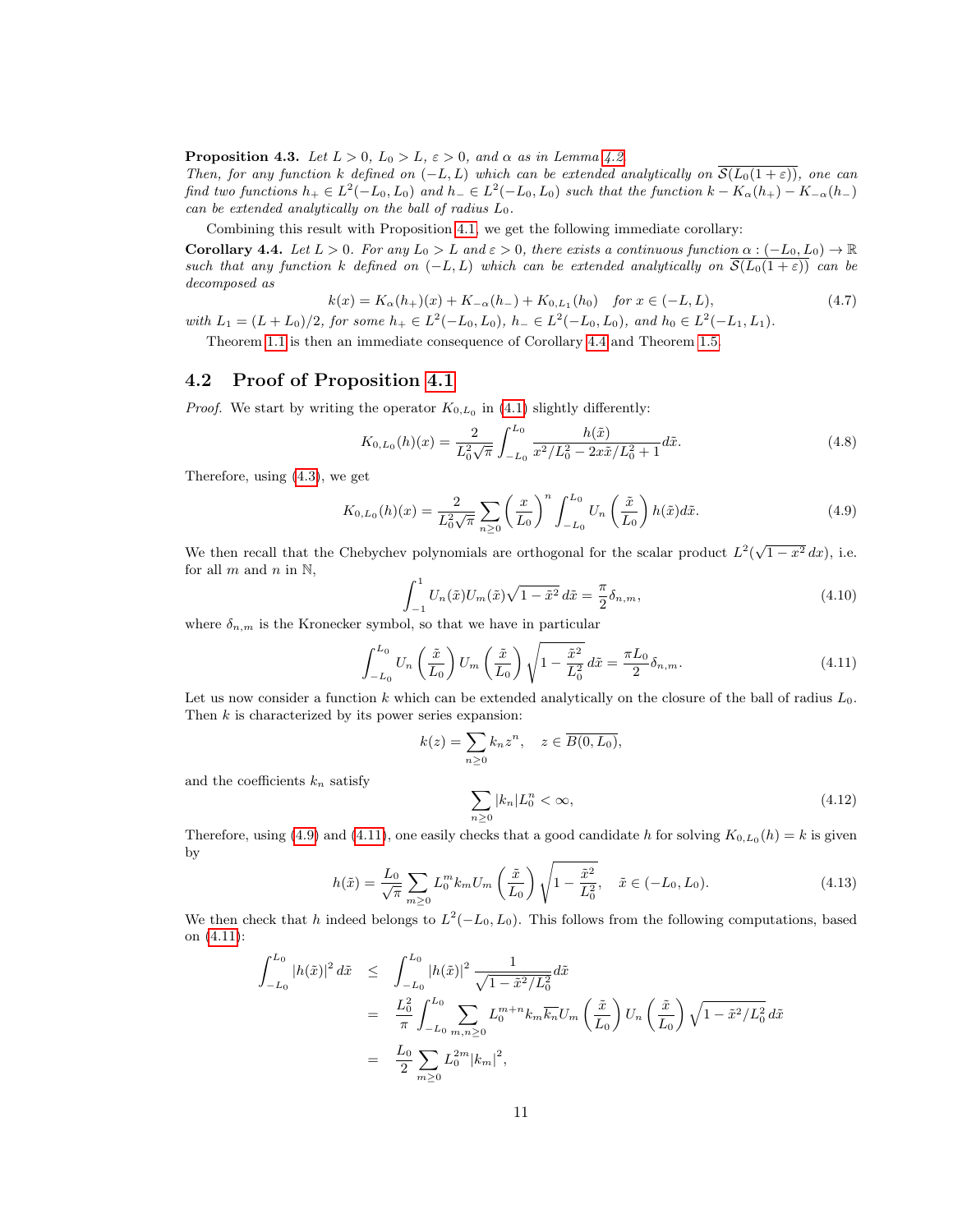which is finite due to  $(4.12)$ . This concludes the proof of Proposition [4.1.](#page-8-1)

Remark 4.5. Note that the quantity

$$
\sum_{m\geq 0}L_0^{2m}|k_m|^2
$$

appearing in the proof is related to the norm of the function k in the Hardy space  $\mathcal{H}^2$  on the ball of radius  $L_0$ .

#### <span id="page-11-0"></span>4.3 Proof of Lemma [4.2](#page-9-0)

Proof. Let us first remark that rescaling if needed as follows

$$
\alpha(\tilde{x}) \longleftrightarrow L_0^2 \tilde{\alpha}(\tau), \text{ with } \tau = \frac{\tilde{x}}{L_0},
$$

we can focus on the case  $L_0 = 1$  without loss of generality. Indeed, in that case,

$$
\tilde{X}_{\tilde{\alpha},+}(\tau) = \tau + \mathbf{i}\sqrt{1-\tau^2+\mathbf{i}\tilde{\alpha}(\tau)} = L_0^2 X_{\alpha,+}(\tilde{x}), \text{ with } \tilde{x} = L_0 \tau.
$$

In the following, we call  $\tau$  the rescaled variable and we simply denote the rescaled functions  $\tilde{\alpha}$ ,  $\tilde{X}_{\tilde{\alpha},+}$  by  $\alpha, X_{\alpha,+}$  to simplify notations.

For  $p \in \mathbb{N} \setminus \{0\}$ , we set

<span id="page-11-1"></span>
$$
\alpha_p := \tau \in (-1, 1) \mapsto 2|\tau| \left(1 - \tau^{2p}\right). \tag{4.14}
$$

.

Note that with this choice, item  $(i)$  of Lemma [4.2](#page-9-0) is obvious. With this choice, we also immediately get that

$$
X_{\alpha_p,-}(\tau) = -X_{\alpha_p,+}(-\tau), \quad \tau \in [-1,1],
$$

i.e. item  $(ii)$  of Lemma [4.2.](#page-9-0)

In order to study the map  $X_{\alpha_p,+}$  on [-1, 1], it is therefore sufficient to characterize the sets of  $\{X_{\alpha_p,+}(\tau), \tau \in$ [0, 1]} and  $\{X_{\alpha_p,-}(\tau), \tau \in [0,1]\} = -\{X_{\alpha_p,-}(\tau), \tau \in [-1,0]\}.$ If we define, for  $\tau \in (-1,1)$ ,

$$
\gamma(\tau) = \sqrt{(1-\tau^2)^2 + \alpha_p(\tau)^2}
$$
 and  $\theta(\tau) \in [0, \frac{\pi}{2}]$  s.t.  $\cos(\theta(\tau)) = \frac{1-\tau^2}{\gamma(\tau)}$ ,  $\sin(\theta(\tau)) = \frac{\alpha_p(\tau)}{\gamma(\tau)}$ ,

which can be extended continuously for  $\tau = \pm 1$ , we obtain

$$
X_{\alpha_p,+}(\tau) = \tau - \sqrt{\gamma(\tau)} \sin\left(\frac{\theta(\tau)}{2}\right) + i\sqrt{\gamma(\tau)} \cos\left(\frac{\theta(\tau)}{2}\right)
$$

implying in particular that  $\Im(X_{\alpha_p,+}(\tau)) \geq 0$  for all  $\tau \in (-1,1)$ . Furthermore, using that

$$
\sin\left(\frac{\theta(\tau)}{2}\right) = \sqrt{\frac{1}{2}(1 - \cos(\theta(\tau))} = \frac{1}{\sqrt{2\gamma(\tau)}}\sqrt{\gamma(\tau) - (1 - \tau^2)}\,math>
$$

we get

$$
|X_{\alpha_p,+}(\tau)|^2 = \tau^2 - 2\,\tau\,\sqrt{\gamma(\tau)}\sin\left(\frac{\theta(\tau)}{2}\right) + \gamma(\tau)
$$

$$
= \tau^2 + \gamma(\tau) - \sqrt{2}\tau\sqrt{\gamma(\tau) - (1-\tau^2)}
$$

$$
= 1 + \sqrt{\gamma(\tau) - (1-\tau^2)}\left(\sqrt{\gamma(\tau) - (1-\tau^2)} - \sqrt{2}\tau\right)
$$

Under this form, we clearly have that for  $\tau \in (-1,0)$ ,  $|X_{\alpha_p,+}(\tau)| > 1$ . Besides, for  $\tau \in (0,1)$ , we have

$$
\sqrt{\gamma(\tau)-(1-\tau^2)} < \sqrt{2}\tau \Leftrightarrow \gamma(\tau) < 1+\tau^2 \Leftrightarrow \gamma(\tau)^2 < (1+\tau^2)^2 \Leftrightarrow \alpha_p(\tau)^2 < 4\tau^2,
$$

 $\Box$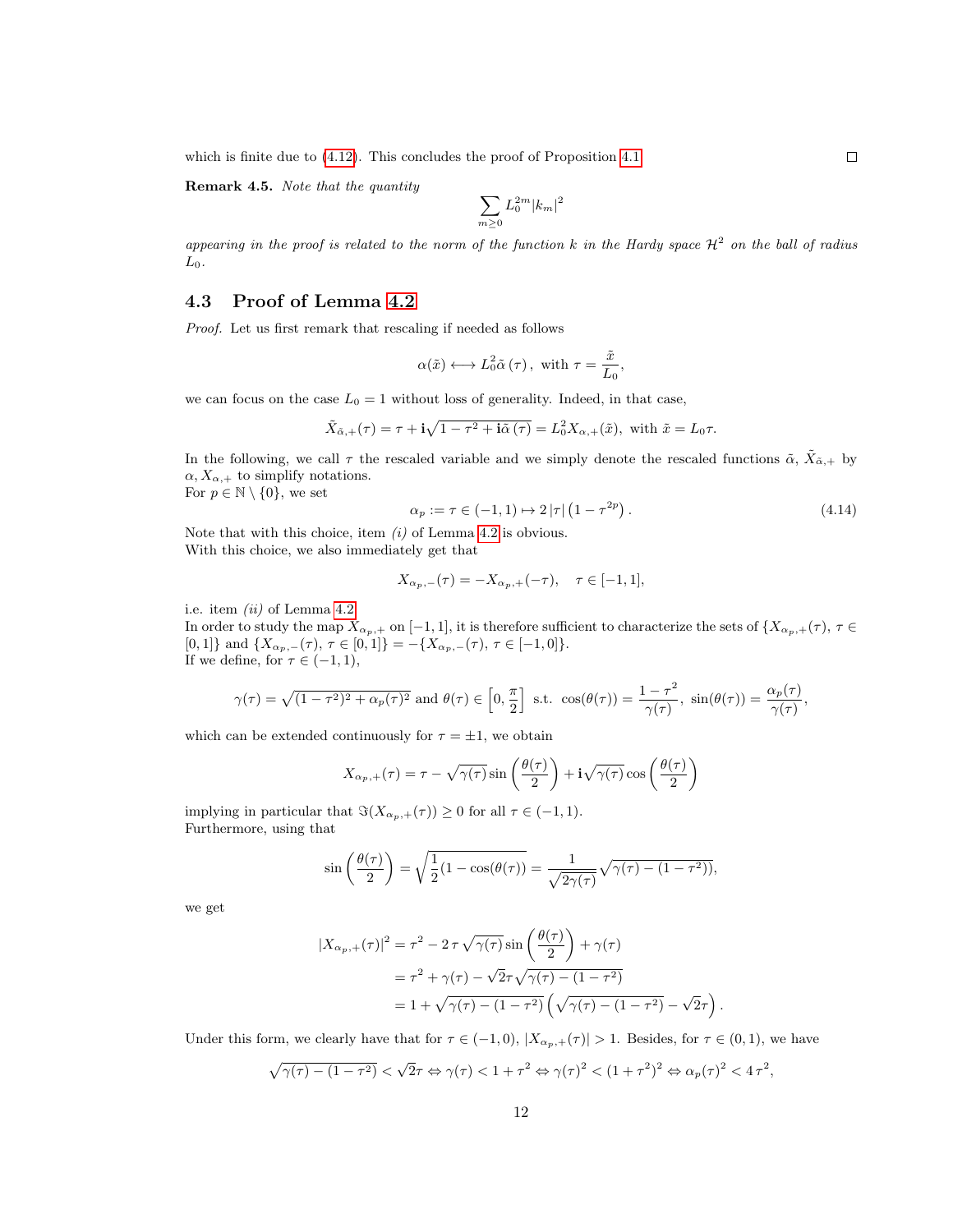the last inequality being obviously true for any  $\tau \in (0,1)$ , recall the definition of  $\alpha_p$  in [\(4.14\)](#page-11-1). This implies that  $|X_{\alpha_p,+}(\tau)| < 1$  for all  $\tau \in (0,1)$ . We can then remark that

> $\Re(X_{\alpha_p,+}(\tau)) = \tau - \sqrt{\gamma(\tau)} \sin\left(\frac{\theta(\tau)}{2}\right)$ 2  $\bigg) = \tau - \frac{1}{\sqrt{2}}$  $\sqrt{\gamma(\tau) - (1-\tau^2)},$

so that similarly as above,  $\Re(X_{\alpha_p,+}(\tau)) > 0$  for  $\tau \in (0,1)$  and  $\Re(X_{\alpha_p,+}(\tau)) < 0$  for  $\tau \in (-1,0)$ . We have thus proved that  $\{X_{\alpha_p,+}(\tau), \tau \in (-1,0)\}\$ is contained in  $\{x+iy, x \leq 0, y \geq 0\}\setminus B(0,1)$ . Using item (ii) of Lemma [4.2,](#page-9-0) one easily checks that the set  $\{X_{\alpha,-}(\tau), \tau \in [0,1]\}$  is included in the set  $\{x+iy, x \geq 0\}$ 0,  $y \le 0$ } \  $B(0, 1)$ .

Therefore, to finish the proof of item *(iii)* of Lemma [4.2,](#page-9-0) we only need to prove that  $\{X_{\alpha_p,+}(\tau), \tau \in (-1,0)\}$ describes a rectifiable curve. This can be done easily by a tedious computation after having noticed that

$$
X_{\alpha_p,+}(\tau) = \tau - \frac{1}{\sqrt{2}}\sqrt{\gamma(\tau) - (1 - \tau^2)} + \mathbf{i}\frac{1}{\sqrt{2}}\sqrt{\gamma(\tau) + (1 - \tau^2)}.
$$

The details of the computations are left to the readers.

We shall now focus on the proof of item  $(iv)$  of Lemma [4.2.](#page-9-0) As  $\Re(X_{\alpha_p,+}(\tau)) \geq 0$  for  $\tau \in [0,1]$ , we have, for all  $\tau \in [0,1]$ ,

$$
|\Re(X_{\alpha_p,+}(\tau))| + |\Im(X_{\alpha_p,+}(\tau))| = \tau + \sqrt{\gamma(\tau)} \left( \cos\left(\frac{\theta(\tau)}{2}\right) - \sin\left(\frac{\theta(\tau)}{2}\right) \right)
$$
  
= 1 + (\tau - 1) +  $\frac{1}{\sqrt{2}} \left[ \sqrt{\gamma(\tau) + (1 - \tau^2)} - \sqrt{\gamma(\tau) - (1 - \tau^2)} \right].$ 

For  $\tau \in (0,1)$ , we hence have

$$
|\Re(X_{\alpha_p,+}(\tau))| + |\Im(X_{\alpha_p,+}(\tau))| \ge 1 \Leftrightarrow \sqrt{\gamma(\tau) + (1 - \tau^2)} - \sqrt{\gamma(\tau) - (1 - \tau^2)} \ge \sqrt{2}(1 - \tau)
$$
  

$$
\Leftrightarrow 2\gamma(\tau) - 2\sqrt{\gamma(\tau)^2 - (1 - \tau^2)^2} \ge 2(1 - \tau)^2
$$
  

$$
\Leftrightarrow \gamma(\tau) - \alpha_p(\tau) \ge (1 - \tau)^2
$$
  

$$
\Leftrightarrow \gamma(\tau)^2 \ge [(1 - \tau)^2 + \alpha_p(\tau)]^2
$$
  

$$
\Leftrightarrow (1 - \tau^2)^2 \ge (1 - \tau)^4 + 2\tau(1 - \tau^{2p})(1 - \tau)^2
$$
  

$$
\Leftrightarrow 2(\tau - 1)^2 \tau(\tau^{2p} + 1) \ge 0.
$$

This last inequality obviously holds true, so we have

$$
\forall \tau \in [0, 1], \quad |\Re(X_{\alpha_p, +}(\tau))| + |\Im(X_{\alpha_p, +}(\tau))| \ge 1.
$$
\n(4.15)

Let us then define

$$
g_p := \tau \in (0,1) \mapsto |\Re(X_{\alpha_p,+}(\tau))| + |\Im(X_{\alpha_p,+}(\tau))| - 1 = (\tau - 1) + \frac{1}{\sqrt{2}} \left[ \sqrt{\gamma(\tau) + (1 - \tau^2)} - \sqrt{\gamma(\tau) - (1 - \tau^2)} \right].
$$

We already know that for all  $\tau \in [0, 1]$ ,  $g_p(\tau) \geq 0$ . Our next goal is to show that in fact,  $g_p$  is bounded on [0, 1] by some bounds going to 0 as  $p \to \infty$ . In order to do that, we will decompose the interval [0, 1] in two intervals  $[0, \tau_p]$  and  $[\tau_p, 1]$  for some parameters  $\tau_p \in [0, 1]$  going to 1 as  $p \to \infty$ , and we will establish bounds going to 0 as  $p \to \infty$  on each of these intervals.

going to 0 as  $p \to \infty$  on each or these intervals.<br>Let us start by the following remark: for  $\tau_p > 1/\sqrt{2}$ , for all  $\tau \in [\tau_p, 1)$ ,

$$
g_p(\tau) = (\tau - 1) + \frac{1}{\sqrt{2}} \left[ \sqrt{\gamma(\tau) + (1 - \tau^2)} - \sqrt{\gamma(\tau) - (1 - \tau^2)} \right] \leq (\tau - 1) + \sqrt{1 - \tau^2} \leq \tau_p - 1 + \sqrt{1 - \tau_p^2}.
$$

Therefore, if

<span id="page-12-0"></span>
$$
\lim_{p \to \infty} \tau_p = 1,\tag{4.16}
$$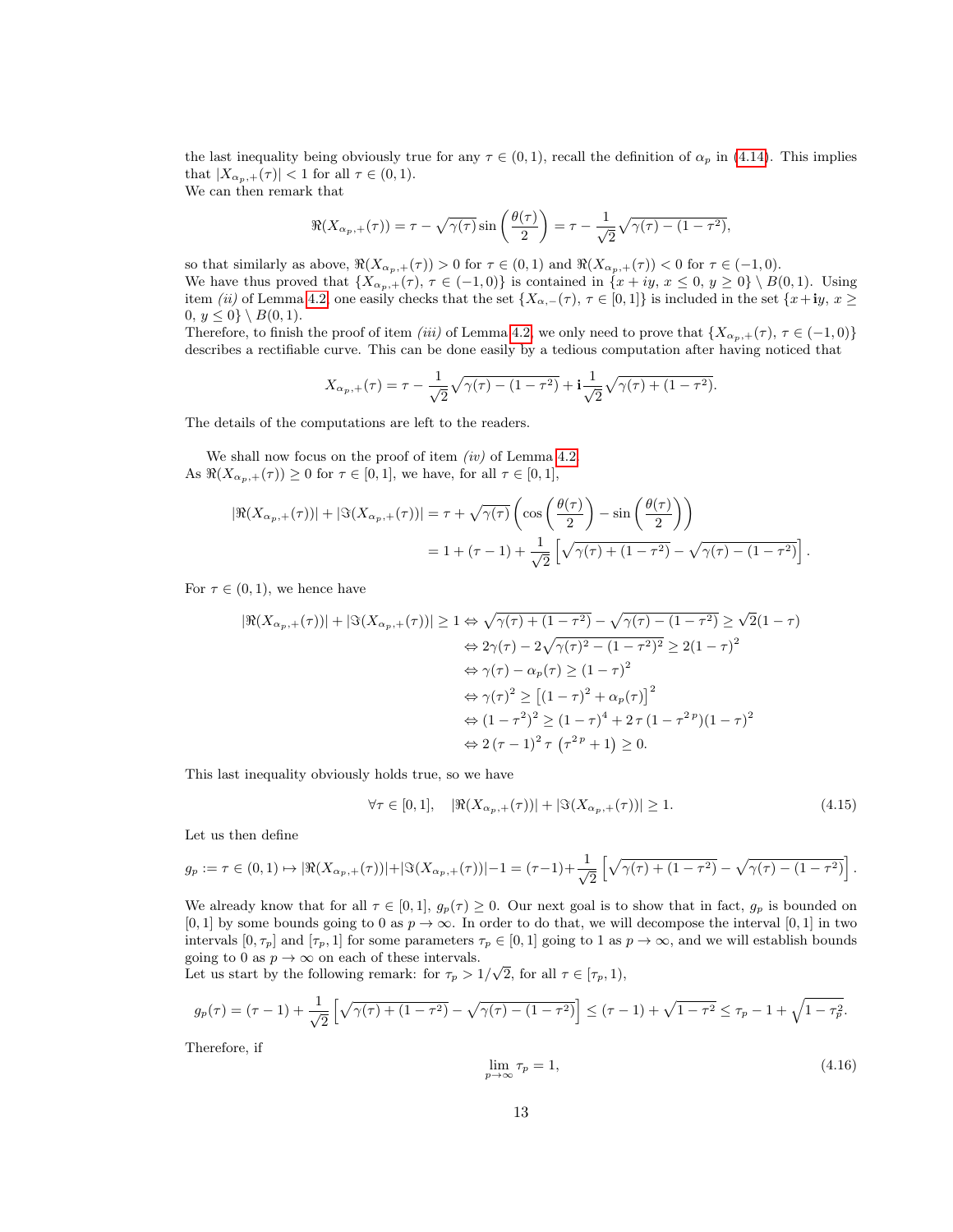we get  $\lim_{p\to\infty}||g_p||_{L^{\infty}(\tau_p,1)}=0.$ Secondly, for any  $\tau \in (0, \tau_p)$ , we observe that  $\gamma(\tau)^2 = (1 + \tau^2)^2 + r(\tau)$  with  $r(\tau) = -8\tau^{2p+2} (1 - \frac{1}{2}\tau^{2p})$ which implies in particular that

$$
\sup_{\tau \in [0,\tau_p]} \left| \frac{r(\tau)}{\tau^2} \right| \le 8\tau_p^{2p}.
$$

Therefore, if we choose  $\tau_p$  such that

<span id="page-13-0"></span>
$$
\lim_{p \to \infty} \tau_p^{2p} = 0,\tag{4.17}
$$

we have, for all  $\tau \in [0, \tau_p]$ 

$$
\left|\gamma(\tau) - \left( (1+\tau^2) + \frac{r(\tau)}{2(1+\tau^2)} \right) \right| \le Cr(\tau),
$$

for some  $C$  independent of  $p$ .

This leads, still under condition [\(4.17\)](#page-13-0) that for  $\tau \in [0, \tau_p]$ ,

$$
\left|\frac{1}{\sqrt{2}}\left[\sqrt{\gamma(\tau)+(1-\tau^2)}-\sqrt{\gamma(\tau)-(1-\tau^2)}\right]-\left(1-\tau+\frac{1}{8(1+\tau^2)}\left[r(\tau)-2\frac{r(\tau)}{\tau^2}\right]\right)\right|\leq C\frac{r(\tau)}{\tau^2},
$$

for some  $C$  independent of  $p$ .

Therefore, under condition [\(4.17\)](#page-13-0), we have

$$
\sup_{\tau \in [0,\tau_p]} g_p(\tau) \leq C \sup_{\tau \in [0,\tau_p]} \left| \frac{r(\tau)}{\tau^2} \right| \underset{p \to \infty}{\to} 0,
$$

We thus choose  $\tau_p = 1 - 1/\sqrt{p}$ , so that conditions [\(4.16\)](#page-12-0) and [\(4.17\)](#page-13-0) are satisfied, and we obtain that

$$
\lim_{p \to \infty} \|g_p\|_{L^{\infty}(0,1)} = 0.
$$

Therefore, for all  $\varepsilon > 0$ , we can choose  $p \in \mathbb{N}$  such that  $||g_p||_{L^{\infty}(0,1)} \leq \varepsilon$ . This means geometrically that the set  $\{X_{\alpha,+}(\tau), \tau \in [0,1]\}\$ is included in  $\mathcal{S}(1+\varepsilon) \setminus \mathcal{S}(1)$ .

Finally, the fact that  $\{X_{\alpha,+}(\tau), \tau \in [0,1]\}$  is a rectifiable curve can be done as in the proof of item *(iii)* of Lemma [4.2](#page-9-0) by explicit computations. This finishes the proof of item  $(iv)$  of Lemma [4.2.](#page-9-0)

The proof of Lemma [4.2](#page-9-0) is now completed. We finish it with Figures [2–](#page-13-1)[3](#page-14-1) illustrating Lemma [4.2.](#page-9-0)  $\Box$ 



<span id="page-13-1"></span>Figure 2: In red,  $-$  the Euclidean sphere; in black,  $-$  the boundary of the  $\ell^1(\mathbb{R}^2)$  ball; in blue, the curve  $X_{\alpha_2,+}$  for  $\tau \in [-1,1].$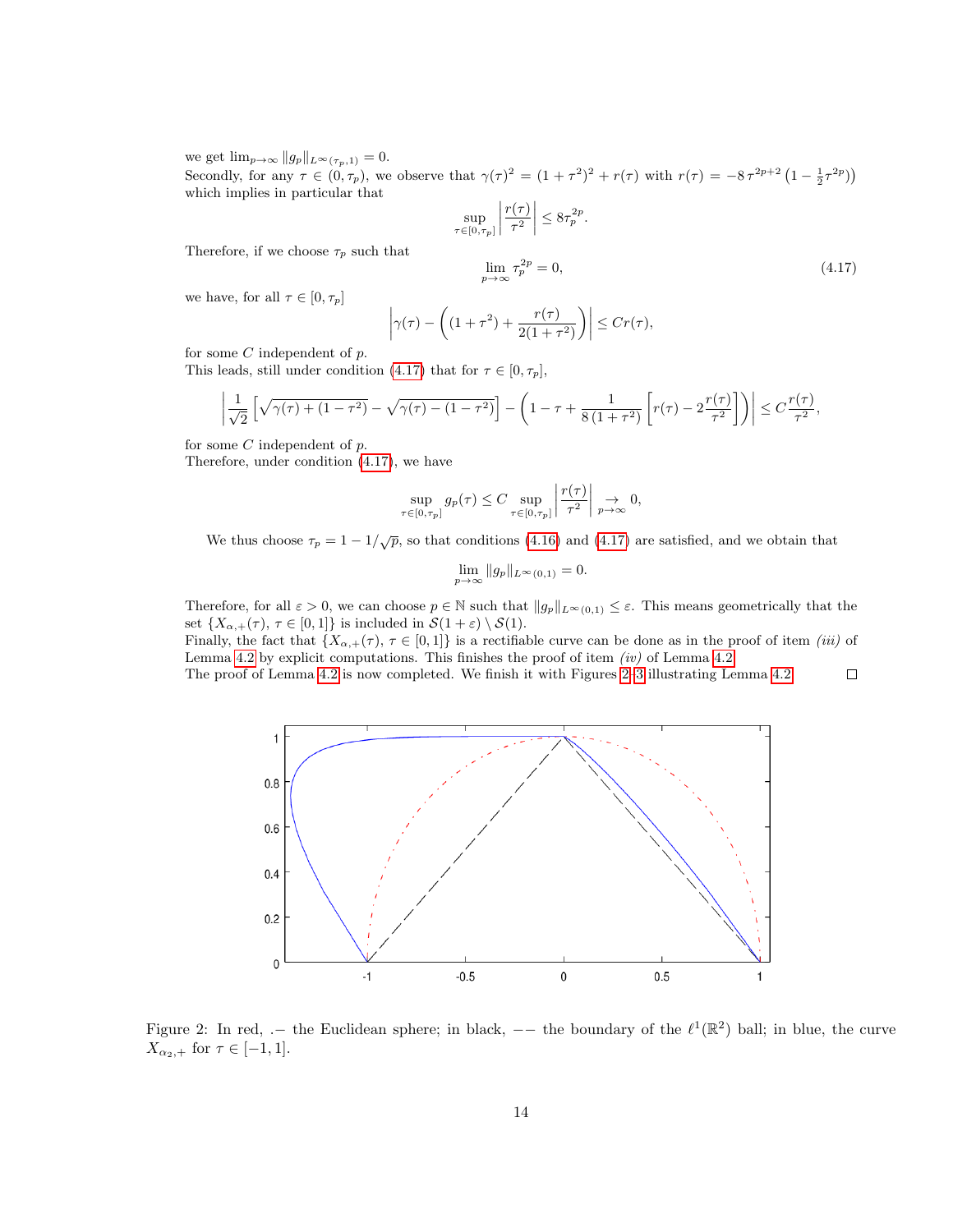

<span id="page-14-1"></span>Figure 3:  $X_{\alpha_p,+}$  for  $\tau \in (0,1)$ , and  $p=1, 2$  and 5.

## <span id="page-14-0"></span>4.4 Proof of Proposition [4.3](#page-10-5)

Let  $L > 0$ ,  $L_0 > L$ ,  $\varepsilon > 0$ , and  $\alpha$  as in Lemma [4.2.](#page-9-0) Let us then consider a function k which can be extended analytically on  $\overline{\mathcal{S}(L_0(1+\varepsilon))}$ . We still denote by k its analytic expansion.

We note that the oriented path C in [\(4.6\)](#page-9-2) is included in  $\mathcal{S}(L_0(1+\varepsilon))$ . We can therefore use Cauchy's integral formula:

$$
\forall x \in [-L, L], \quad k(x) = \frac{1}{2i\pi} \int_{\mathcal{C}} \frac{k(z)}{z - x} dz,
$$
\n(4.18)

which in our context yields:

<span id="page-14-2"></span>
$$
k(x) = \frac{1}{2\,\mathbf{i}\pi} \quad \left[ -\int_0^{L_0} \frac{k(X_{\alpha,+}(\tilde{x}))}{X_{\alpha,+}(\tilde{x}) - x} X'_{\alpha,+}(\tilde{x}) \, d\tilde{x} + \int_{-L_0}^0 \frac{k(X_{\alpha,-}(\tilde{x}))}{X_{\alpha,-}(\tilde{x}) - x} X'_{\alpha,-}(\tilde{x}) \, d\tilde{x} \right. \tag{4.19}
$$
\n
$$
+ \int_0^{L_0} \frac{k\left(\overline{X}_{\alpha,+}(\tilde{x})\right)}{\overline{X_{\alpha,+}(\tilde{x})} - x} \overline{X'_{\alpha,+}(\tilde{x})} d\tilde{x} - \int_{-L_0}^0 \frac{k\left(\overline{X}_{\alpha,-}(\tilde{x})\right)}{\overline{X_{\alpha,-}(\tilde{x})} - x} \overline{X'_{\alpha,-}(\tilde{x})} d\tilde{x} \right].
$$

Let us then recall that for  $h_+ \in L^2(-L_0, L_0)$  and  $h_- \in L^2(-L_0, L_0)$ , we have

<span id="page-14-4"></span>
$$
K_{\alpha}(h_{+})(x) = \frac{2}{\sqrt{\pi}} \int_{-L_{0}}^{L_{0}} \frac{h_{+}(\tilde{x})}{X_{\alpha,+}(\tilde{x}) - X_{\alpha,-}(\tilde{x})} \left(\frac{1}{x - X_{\alpha,+}(\tilde{x})} - \frac{1}{x - X_{\alpha,-}(\tilde{x})}\right) d\tilde{x}
$$
(4.20)  

$$
K_{-\alpha}(h_{-})(x) = \frac{2}{\sqrt{\pi}} \int_{-L_{0}}^{L_{0}} \frac{h_{-}(\tilde{x})}{X_{-\alpha,+}(\tilde{x}) - X_{-\alpha,-}(\tilde{x})} \left(\frac{1}{x - X_{-\alpha,+}(\tilde{x})} - \frac{1}{x - X_{-\alpha,-}(\tilde{x})}\right) d\tilde{x}
$$

$$
\nabla \pi J_{-L_0} \Lambda_{-\alpha,+}(x) - \Lambda_{-\alpha,-}(x) \left( x - \Lambda_{-\alpha,+}(x) \right) x - \Lambda_{-\alpha,-}(x) \n= \frac{2}{\sqrt{\pi}} \int_{-L_0}^{L_0} \frac{h_{-}(\tilde{x})}{\overline{X_{\alpha,-}(\tilde{x})} - \overline{X_{\alpha,+}(\tilde{x})}} \left( \frac{1}{x - \overline{X_{\alpha,-}(\tilde{x})}} - \frac{1}{x - \overline{X_{\alpha,+}(\tilde{x})}} \right) d\tilde{x}.
$$
\n(4.21)

In view of  $(4.19)$ , it is therefore natural to choose  $h_+$  such that

<span id="page-14-3"></span>
$$
\frac{2}{\sqrt{\pi}} \frac{h_+(\tilde{x})}{X_{\alpha,+}(\tilde{x}) - X_{\alpha,-}(\tilde{x})} = \begin{cases} \frac{1}{2i\pi} k(X_{\alpha,+}(\tilde{x})) X'_{\alpha,+}(\tilde{x}) & \text{for } \tilde{x} > 0, \\ -\frac{1}{2i\pi} k(X_{\alpha,-}(\tilde{x})) X'_{\alpha,-}(\tilde{x}) & \text{for } \tilde{x} \le 0, \end{cases}
$$
\n
$$
(4.22)
$$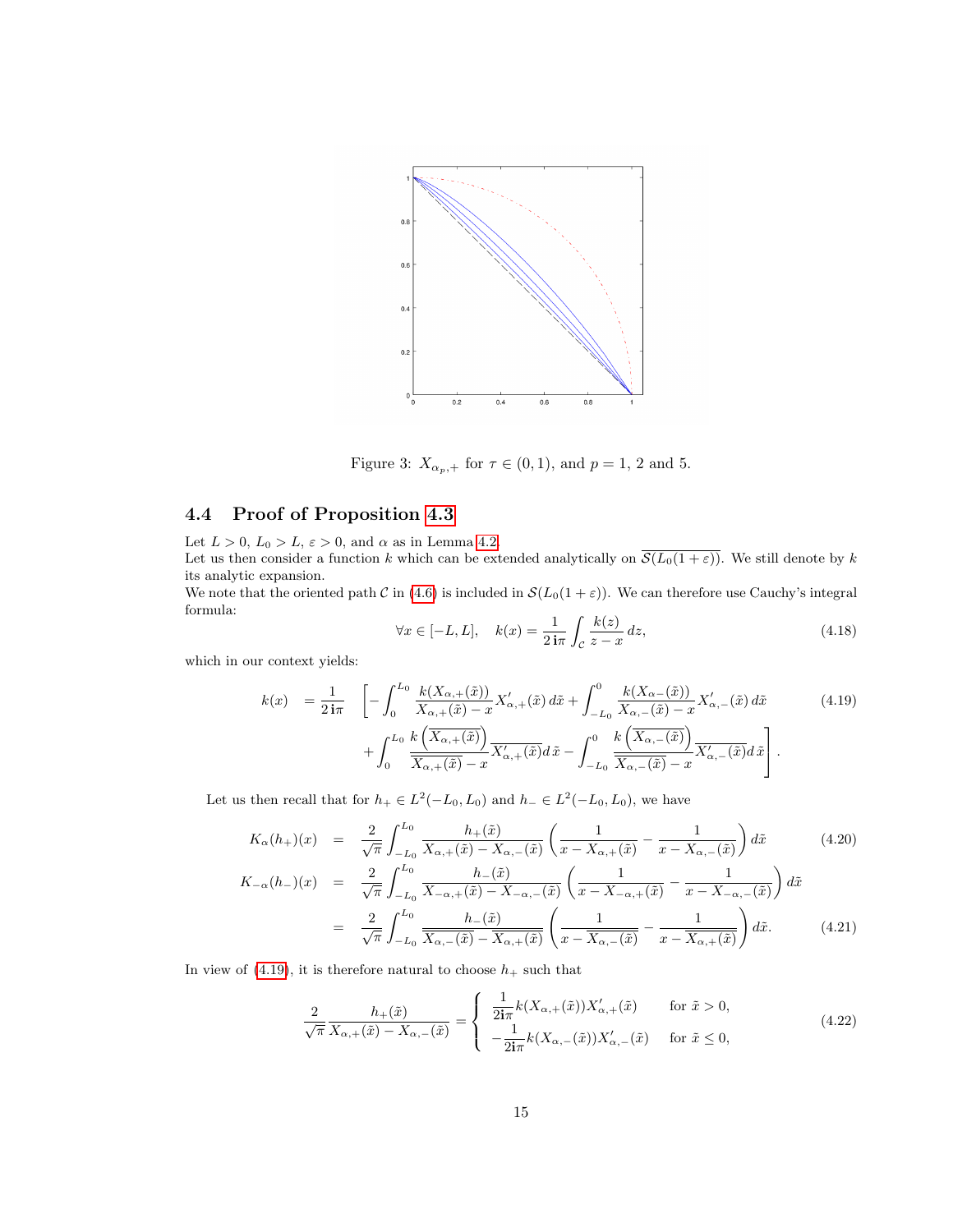and  $h_-\,$  such that

<span id="page-15-0"></span>
$$
\frac{2}{\sqrt{\pi}} \frac{h_{-}(\tilde{x})}{\overline{X_{\alpha,-}(\tilde{x})} - \overline{X_{\alpha,+}(\tilde{x})}} = \begin{cases} -\frac{1}{2i\pi} k \left( \overline{X_{\alpha,+}(\tilde{x})} \right) \overline{X'_{\alpha,+}(\tilde{x})} & \text{for } \tilde{x} > 0, \\ \frac{1}{2i\pi} k \left( \overline{X_{\alpha,-}(\tilde{x})} \right) \overline{X'_{\alpha,-}(\tilde{x})} & \text{for } \tilde{x} \le 0. \end{cases}
$$
(4.23)

Let us then check that the two above definitions  $(4.22)$ – $(4.23)$  give functions  $h_+$ ,  $h_-$  in  $L^2(-L_0, L_0)$ . We explain in details how to show that  $h_+ \in L^2(0, L_0)$ . On  $(0, L_0)$ , we have

$$
h_{+}(\tilde{x}) = \frac{1}{4\mathbf{i}\sqrt{\pi}}\left(X_{\alpha,+}(\tilde{x}) - X_{\alpha,-}(\tilde{x})\right)k(X_{\alpha,+}(\tilde{x}))X'_{\alpha,+}(\tilde{x}).
$$

But for all  $\tilde{x} \in (0, L_0), X_{\alpha,+}(\tilde{x}) \in \mathcal{S}(0, L_0(1+\varepsilon))$  on which k is bounded (since it is analytic on  $\overline{\mathcal{S}(L_0(1+\varepsilon))}$ ). Therefore, we only have to check that

$$
(X_{\alpha,+}(\tilde{x}) - X_{\alpha,-}(\tilde{x}))X'_{\alpha,+}(\tilde{x})
$$

belongs to  $L^2(0, L_0)$ . Explicit computations yield that

$$
X'_{\alpha,+}(\tilde{x}) = 1 + \frac{\mathbf{i}}{2\sqrt{L^2 - \tilde{x}^2 + \mathbf{i}\alpha(\tilde{x})}} \left(-2\tilde{x} + \alpha'(\tilde{x})\right),
$$
  

$$
X_{\alpha,+}(\tilde{x}) - X_{\alpha,-}(\tilde{x}) = 2\mathbf{i}\sqrt{L^2 - \tilde{x}^2 + \mathbf{i}\alpha(\tilde{x})},
$$

so that for all  $\tilde{x} \in (0, L_0)$ ,

$$
(X_{\alpha,+}(\tilde{x}) - X_{\alpha,-}(\tilde{x}))X'_{\alpha,+}(\tilde{x}) = 2\mathbf{i}\sqrt{L^2 - \tilde{x}^2 + \mathbf{i}\alpha(\tilde{x})} - (-2\tilde{x} + \alpha'(\tilde{x})),
$$

which is obviously bounded in view of item (i) of Lemma [4.2.](#page-9-0) Therefore,  $h_{+}$  given by [\(4.22\)](#page-14-3) belongs to  $L^2(0,L_0)$ .

Of course, similar computations can be done to show that  $h_+ \in L^2(-L_0, 0)$  and  $h_- \in L^2(-L_0, L_0)$ . The details of these proofs are left to the reader.

Let us then show that the function  $k_r$  defined for  $x \in (-L, L)$  by

$$
k_r(x) = k(x) - K_{\alpha}(h_{+})(x) - K_{\alpha}(h_{-})(x)
$$
\n(4.24)

can be extended analytically on the ball of size  $L_0$ . Indeed, from formulae  $(4.19)-(4.20)-(4.21)-(4.22)-(4.22)$  $(4.19)-(4.20)-(4.21)-(4.22)-(4.22)$  $(4.19)-(4.20)-(4.21)-(4.22)-(4.22)$  $(4.19)-(4.20)-(4.21)-(4.22)-(4.22)$  $(4.19)-(4.20)-(4.21)-(4.22)-(4.22)$  $(4.19)-(4.20)-(4.21)-(4.22)-(4.22)$  $(4.19)-(4.20)-(4.21)-(4.22)-(4.22)$  $(4.19)-(4.20)-(4.21)-(4.22)-(4.22)$ , we have for all  $x \in (-L, L)$ ,

$$
k_r(x) = -\frac{2}{\sqrt{\pi}} \int_{-L_0}^{L_0} \frac{h_+(\tilde{x})}{X_{\alpha,+}(\tilde{x}) - X_{\alpha,-}(\tilde{x})} \left( \frac{\mathbf{1}_{\tilde{x}<0}}{x - X_{\alpha,+}(\tilde{x})} - \frac{\mathbf{1}_{\tilde{x}>0}}{x - X_{\alpha,-}(\tilde{x})} \right) d\tilde{x}
$$

$$
- \frac{2}{\sqrt{\pi}} \int_{-L_0}^{L_0} \frac{h_-(\tilde{x})}{\overline{X_{\alpha,-}(\tilde{x})} - \overline{X_{\alpha,+}(\tilde{x})}} \left( \frac{\mathbf{1}_{\tilde{x}>0}}{x - \overline{X_{\alpha,-}(\tilde{x})}} - \frac{\mathbf{1}_{\tilde{x}<0}}{x - \overline{X_{\alpha,+}(\tilde{x})}} \right) d\tilde{x}.
$$

But according to Lemma [4.2,](#page-9-0) for  $\tilde{x} < 0$ ,  $X_{\alpha,+}(\tilde{x}) \notin B(0, L_0)$ , and for  $\tilde{x} > 0$ ,  $X_{\alpha,-}(\tilde{x}) \notin B(0, L_0)$ . Therefore, the singularities in each kernel lie outside  $B(0, L_0)$ . Therefore,  $k_r$  can be extended analytically in  $B(0, L_0)$ with the following formula, valid for any  $z \in B(0, L_0)$ ,

$$
k_r(z) = -\frac{2}{\sqrt{\pi}} \int_{-L_0}^{L_0} \frac{h_+(\tilde{x})}{X_{\alpha,+}(\tilde{x}) - X_{\alpha,-}(\tilde{x})} \left( \frac{\mathbf{1}_{\tilde{x}<0}}{z - X_{\alpha,+}(\tilde{x})} - \frac{\mathbf{1}_{\tilde{x}>0}}{z - X_{\alpha,-}(\tilde{x})} \right) d\tilde{x}
$$

$$
- \frac{2}{\sqrt{\pi}} \int_{-L_0}^{L_0} \frac{h_-(\tilde{x})}{\overline{X_{\alpha,-}(\tilde{x})} - \overline{X_{\alpha,+}(\tilde{x})}} \left( \frac{\mathbf{1}_{\tilde{x}>0}}{z - \overline{X_{\alpha,-}(\tilde{x})}} - \frac{\mathbf{1}_{\tilde{x}<0}}{z - \overline{X_{\alpha,+}(\tilde{x})}} \right) d\tilde{x}.
$$

This completes the proof of Proposition [4.3.](#page-10-5)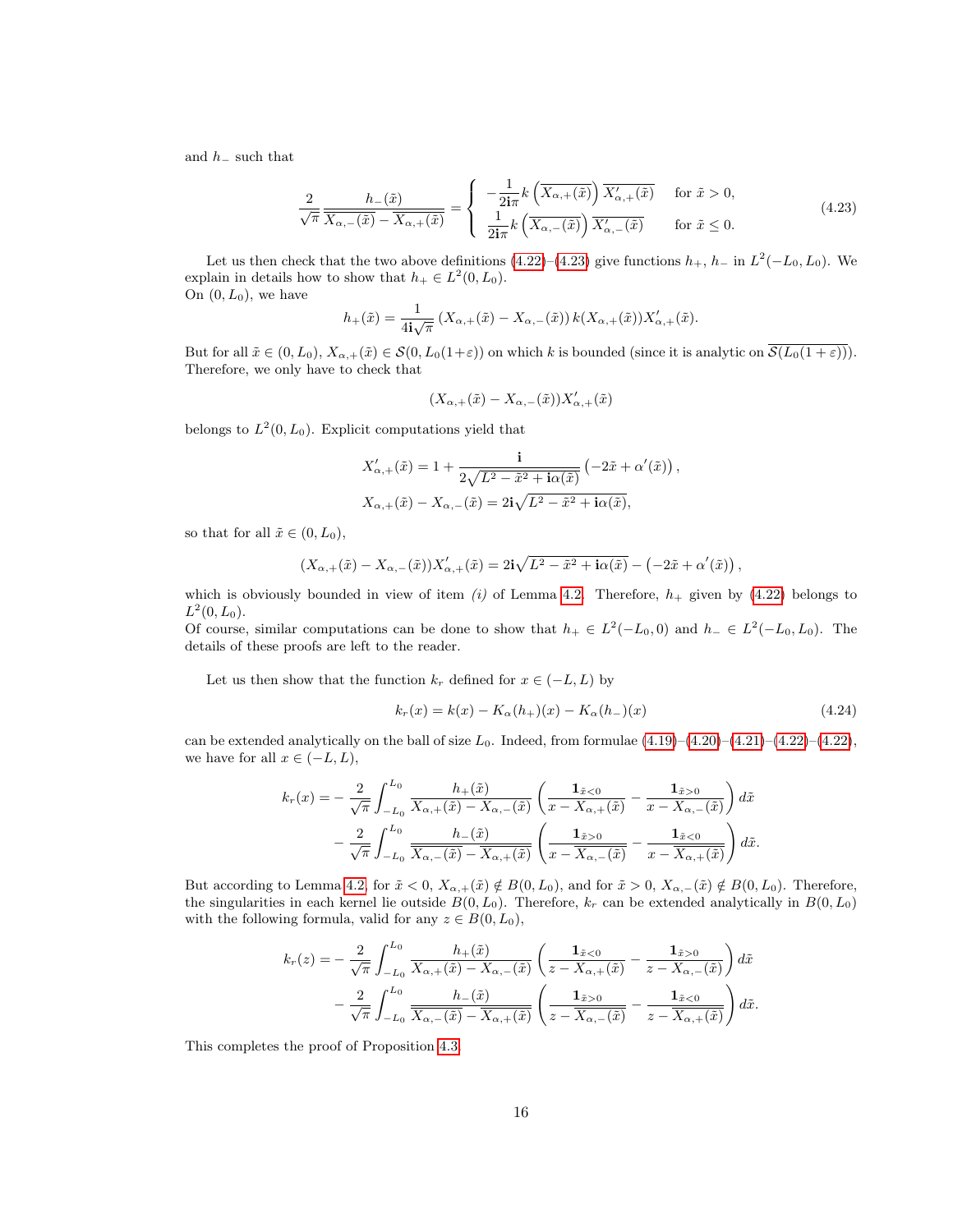#### <span id="page-16-6"></span>5 Further comments

#### 5.1 The reachable set when the control acts from one side

One may ask if it is possible to characterize the reachable set of the one-dimensional heat equation controlled from one side only.

To fix the ideas, let  $L, T > 0$  and consider the equation

<span id="page-16-7"></span>
$$
\begin{cases}\n\partial_t u - \partial_{xx} u = 0 & \text{in } (0, T) \times (0, L), \\
u(t, 0) = 0 & \text{in } (0, T), \\
u(t, L) = v(t) & \text{in } (0, T), \\
u(0, x) = 0 & \text{in } (0, L).\n\end{cases}
$$
\n(5.1)

In this context, we define the reachable set  $\mathscr{R}_{L,u(t,0)=0}(T)$  at time  $T > 0$  as follows:

$$
\mathcal{R}_{L,u(t,0)=0}(T) = \{u(T) \mid u \text{ solving (5.1) with control functions } v \in L^2(0,T)\}.
$$
\n
$$
(5.2)
$$

Again, this set is a vector space independent of the time  $T > 0$  and we therefore simply write  $\mathscr{R}_{L,u(t,0)=0}$ instead of  $\mathscr{R}_{L,u(t,0)=0}(T)$ .

As a corollary of Theorem [1.1,](#page-1-0) one can prove the following result:

<span id="page-16-8"></span>**Theorem 5.1.** Any function  $u \in L^2(0, L)$  whose odd extension to  $(-L, L)$  can be extended analytically to  $\overline{\mathcal{S}(L)}$  belongs to  $\mathscr{R}_{L,u(t,0)=0}$ .

Theorem [5.1](#page-16-8) is in fact an immediate consequence of Theorem [1.1.](#page-1-0) Indeed, if  $u_1 \in L^2(0, L)$  has an odd extension  $\tilde{u}_1$  to  $(-L, L)$  which can be extended analytically to  $\mathcal{S}(L)$ , then  $\tilde{u}_1 \in \mathcal{R}(L)$  from Theorem [1.1.](#page-1-0) If we denote by  $\tilde{u}$  a corresponding trajectory of [\(1.1\)](#page-0-0) starting from  $\tilde{u}(0, \cdot) = 0$  in  $(-L, L)$ , taking value  $\tilde{u}_1$  at time T in  $(-L, L)$  and having control functions  $v_-, v_+ \in L^2(0, T)$ , one can check that for  $(t, x) \in (0, T) \times (0, L)$ ,  $u(t, x) = (\tilde{u}(t, x) - \tilde{u}(t, -x))/2$  solves [\(5.1\)](#page-16-7) with control function  $v(t) = (v_+(t) - v_-(t))/2$  and its value at time T is  $u_1$  in  $(0, L)$ , i.e.  $u_1 \in \mathscr{R}_{L, u(t,0)=0}$ .

Also note that Theorem [5.1](#page-16-8) is mainly sharp as [\[16,](#page-17-2) Theorem 1] states that any state in  $\mathscr{R}_{L,\mathfrak{u}(t,0)=0}$  should have an odd extension which can be extended analytically to the set  $\mathcal{S}(L)$ .

#### 5.2 The multi-dimensional case

The Carleman estimate stated in Theorem [1.3](#page-1-5) can be easily generalized to heat equations in spatial domains  $\Omega$  which are multi-dimensional Euclidean balls, and with observation on the whole sphere. However, it is not clear how to use it in a clever way to get a sharp description of the reachable set. This issue will be studied in a forthcoming work, as well as simple geometries like strips.

## References

- <span id="page-16-5"></span>[1] J.-M. Coron and S. Guerrero. Singular optimal control: a linear 1-D parabolic-hyperbolic example. Asymptot. Anal., 44(3-4):237–257, 2005.
- <span id="page-16-3"></span>[2] S. Dolecki and D. L. Russell. A general theory of observation and control. SIAM J. Control Optim., 15:185–220, 1977.
- <span id="page-16-2"></span>[3] S. Ervedoza and E. Zuazua. Sharp observability estimates for heat equations. Arch. Ration. Mech. Anal., 202(3):975–1017, 2011.
- <span id="page-16-4"></span>[4] L. Escauriaza, C. E. Kenig, G. Ponce, and L. Vega. Hardy uncertainty principle, convexity and parabolic evolutions. Commun. Math. Phys., 2016.
- <span id="page-16-0"></span>[5] H. O. Fattorini and D. L. Russell. Exact controllability theorems for linear parabolic equations in one space dimension. Arch. Rational Mech. Anal., 43:272–292, 1971.
- <span id="page-16-1"></span>[6] A. V. Fursikov and O. Y. Imanuvilov. Controllability of evolution equations, volume 34 of Lecture Notes Series. Seoul National University Research Institute of Mathematics Global Analysis Research Center, Seoul, 1996.